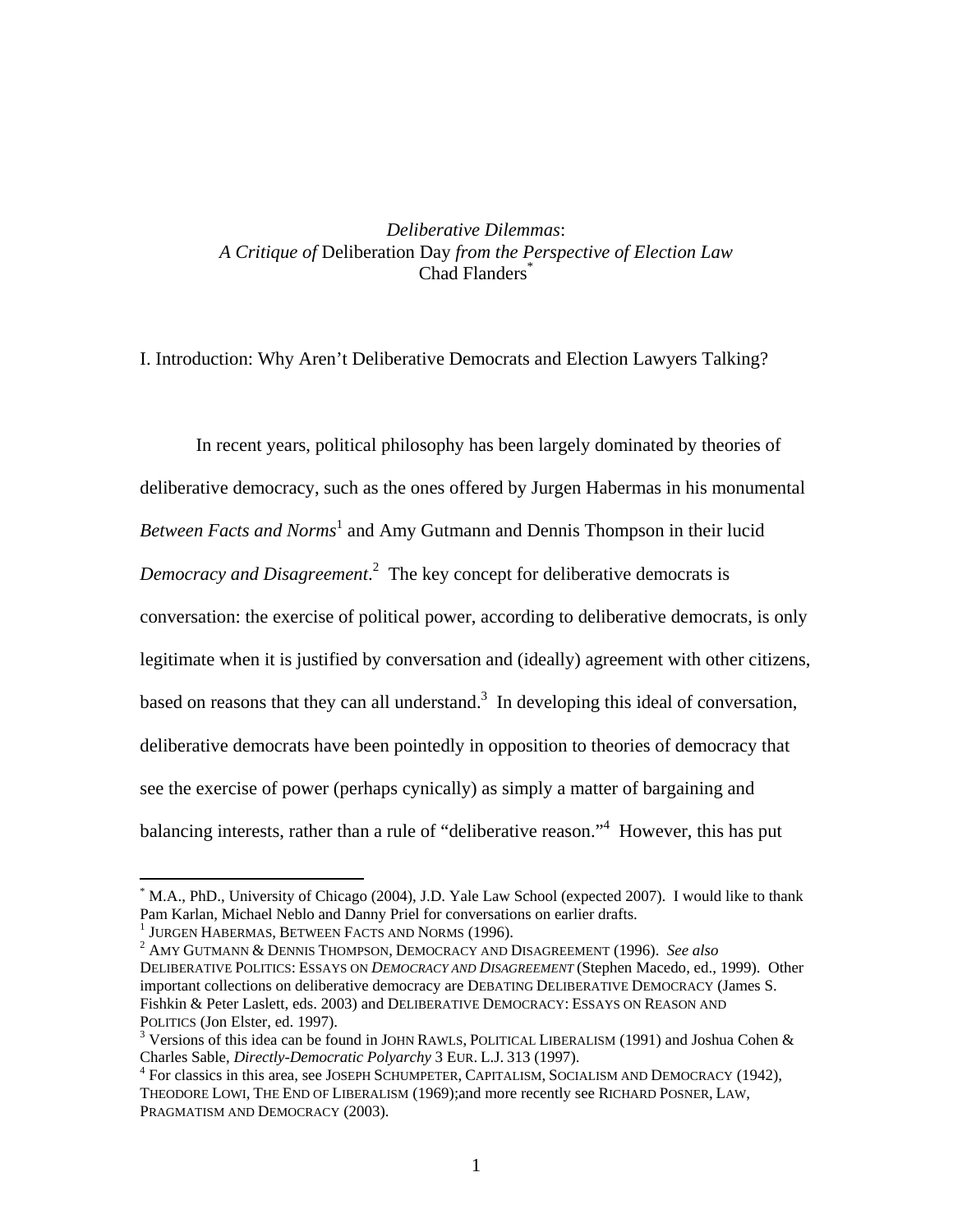pressure on deliberative democrats to show that their theories are not merely idle speculation (or mere talk), but can actually be put into practice. If the interest theory of democracy aimed low, at least it gave a plausible description of how democratic politics worked and could work. As a result of challenges to its practicality, deliberative democratic theory, in the words of one prominent deliberative democrat, "has moved beyond the 'theoretical statement' stage and into the 'working theory' stage."5

Around the same time as the rise of deliberative democracy in political theory, the study of law was witnessing an increasing interest in the practice of elections. Although *Bush v. Gore*<sup>6</sup> in some ways now represents the key moment in the rise of election law as "its own field of study,"<sup>7</sup> legal theorists had already been remarking on the gradual "constitutionalization of democratic politics."<sup>8</sup> According to a path-breaking Harvard Law Review Forward by Richard Pildes, the Supreme Court has been making decisions about elections that assume, even if they do not explicitly articulate, a theory about democratic structure: how elections should be run, who should be able to vote, etc. In many cases over the past few years, Pildes says, the Supreme Court has been slowly developing a theory of democracy that emphasizes order and stability over robust competition.<sup>9</sup> And as further evidence of the Supreme Court's lurch into political theories of democracy, in an opinion involving the representation of African-Americans in Georgia, Justice Sandra Day O'Connor needed to rely on the work of Hannah Pitkin in

<sup>&</sup>lt;sup>5</sup> Simone Chambers, *Deliberative Democratic Theory*, 6 ANN. REV. POLI. SCI. 307, 307 (2003).

Bush v. Gore, 531 U.S. 98, 109 (2000).

<sup>7</sup> Questions about legitimacy of election law as an important area of study were largely pre-*Bush v. Gore. See generally* Symposium, *Election Law as Its Own Field of Study*, 32 LOY. L.A. L. REV. 1095 (1999); SAMUEL ISSACHAROFF ET AL. THE LAW OF DEMOCRACY (2002).

Richard Pildes, Foreword: *The Constitutionalization of Democratic Politics*, 118 HARV. L. REV. 28 (2004).

<sup>9</sup> Richard Pildes, *Democracy and Disorder*, in THE VOTE 140 (Cass Sunstein & Richard Epstein, eds. 2001).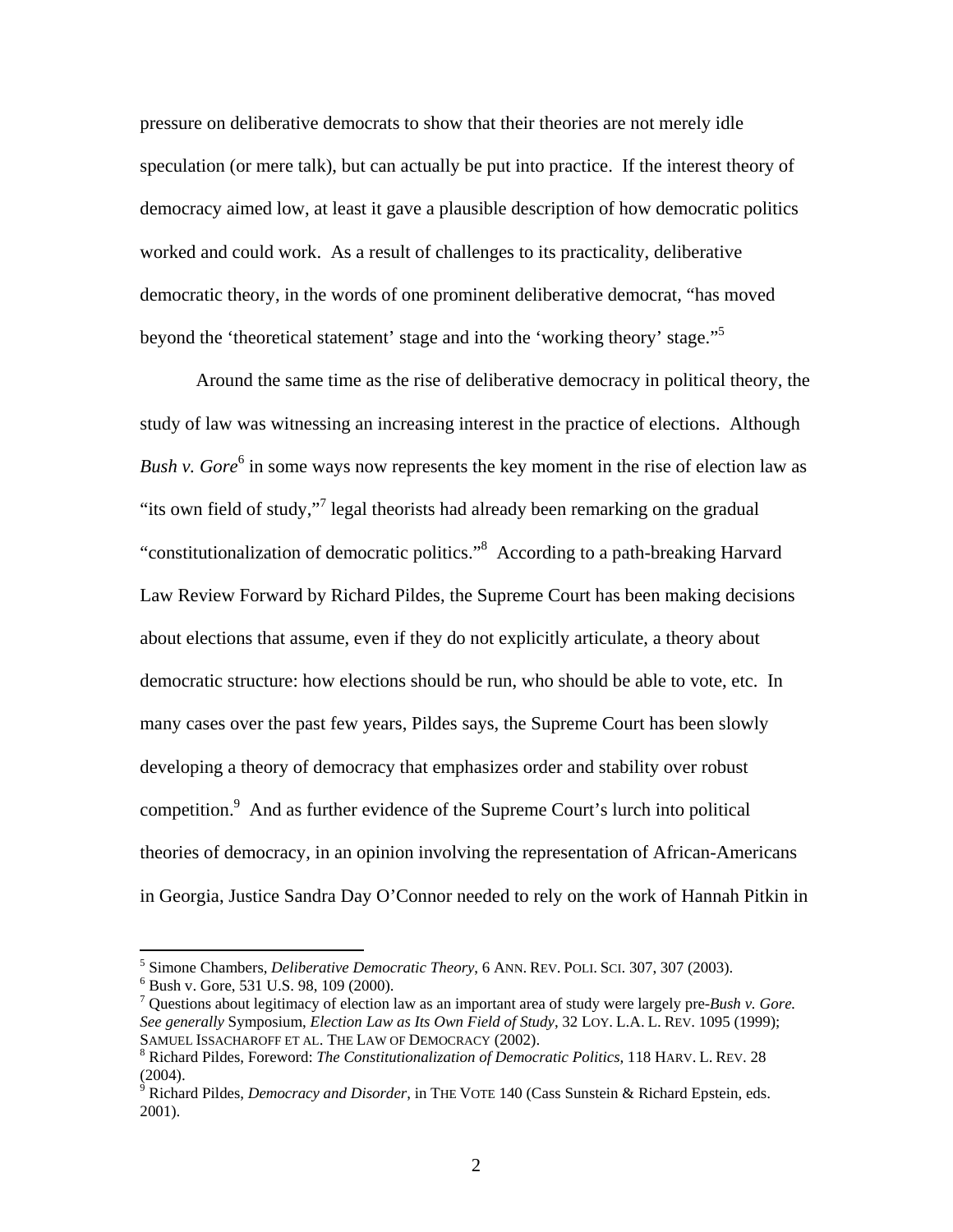order to distinguish between two types of representation.<sup>10</sup> The Court's recent, and increasing, intervention into the law of elections shows, according to election scholars, that the Court is slowly involved in hammering out a "law of democracy."<sup>11</sup>

Given the evident and even patent relationship of these two fields – political theory and election law – and the trend of one (political theory) towards the more practical and the trend of the other (election law) towards theory, one would expect there to be a burgeoning and fruitful exchange between the two disciplines. Deliberate democrats would need to be aware of the constraints on democratic decisionmaking imposed by Supreme Court decisions (and election law more generally) in order to make sure their proposals are feasible and sensitive to real-world conditions. And election law theorists would need to have a grounding in political theory in order to make theoretical sense of the Supreme Court's jurisprudence, and to offer intelligent critiques of them. In short, one would have expected a convergence on what Dennis Thompson has recently called "midrange principles," that is, neither broad principles (on the level of deliberative democracy) nor simply case by case analysis (as in election law) but reflection on "principles of electoral justice  $\ldots$  and their relation to electoral institutions."<sup>12</sup>

Unfortunately, very little of this has taken place. Even in the book from which I just quoted, Dennis Thompson does little to connect his larger theory of deliberative democracy to his proposed institutional changes, and his book reads more like a primer on election law for philosophers. Although Thompson does a good job of identifying the gap in the current literature, his book has not gone a very long way towards filling it.

 $^{10}$  Georgia v. Ashcroft 539 U.S. 461, PIN (2003) (citing HANNAH FENICHEL PITKIN, THE CONCEPT OF REPRESENTATION [1967]).

<sup>&</sup>lt;sup>11</sup> See ISSACHAROFF, *supra* note 7.<br><sup>12</sup> DENNIS THOMPSON, JUST ELECTIONS viii (2002).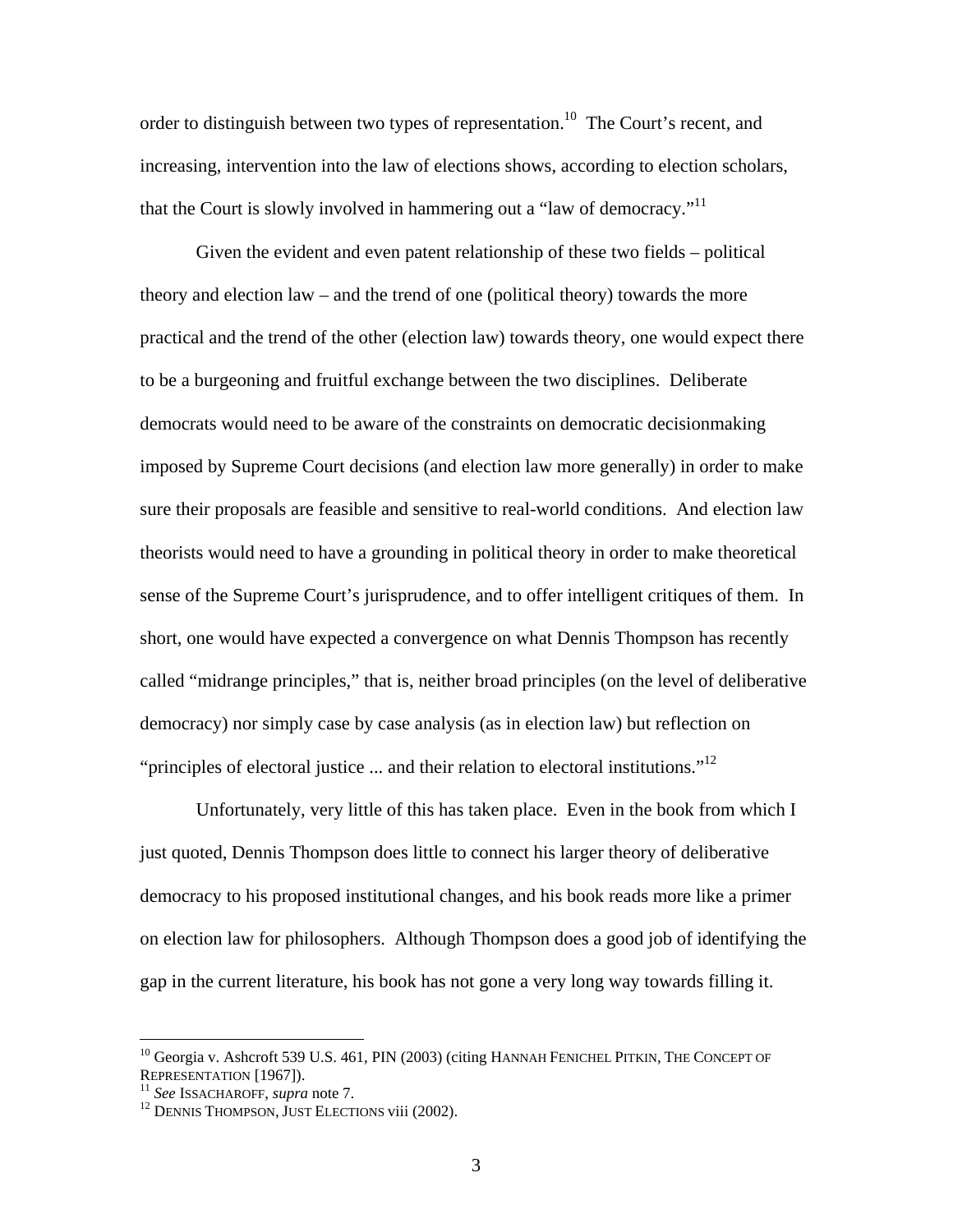My Essay tries to show the ways in which deliberative democrats and election law theorists need each other. I do so by examining in detail one proposed reform of American democracy along deliberative lines, offered by Bruce Ackerman and James Fishkin in their book *Deliberation Day*.<sup>13</sup> The focus here is partial, but not, I think unwarranted. Ackerman and Fishkin's book represents a bold and rigorously formulated effort to make voting more reflective, and citizens more engaged in voting. However, in the course of their proposals, they miss how key elements of the structure of American election law threaten to make "deliberation day" into less of an arena for wide-ranging democratic deliberation than it could be and to introduce deliberation into areas where we might prefer that it not be.

In one respect, my criticism of Ackerman and Fishkin is similar to a criticism made about democratic theory in the abstract: it is said that deliberative democracy, although it purports to be inclusive, actually excludes some viewpoints, and artificially restricts dialogue. For example, Bruce Ackerman's earlier book, which emphasized dialogue as a way of justifying political principles, was criticized for artificially excluding "some certain conceptions of the good life" by "privatiz[ing] them and push[ing] them out of the public debate in the liberal state.<sup> $14$ </sup> I do not claim that Ackerman and Fishkin's proposal purposefully excludes some voices, only that by relying on certain features of American electoral structure, they miss the ways in which deliberation might be biased, or unproductive, or incomplete. The point is, no

 $^{13}$  BRUCE ACKERMAN & JAMES FISHKIN, DELIBERATION DAY (2004) (hereinafter DELIBERATION DAY). Earlier work by the two authors laid the groundwork for their collaboration. *See* BRUCE ACKERMAN, SOCIAL JUSTICE IN THE LIBERAL STATE (1986); 1 WE THE PEOPLE: FOUNDATIONS (1991); *and* JAMES S. FISHKIN, DEMOCRACY AND DELIBERATION (1991)<br><sup>14</sup> SEYLA BENHABIB, SITUATING THE SELF 97 (1992). *See generally M*ONIQUE DEVEAUX, CULTURAL

PLURALISM AND DILEMMAS OF JUSTICE (2000).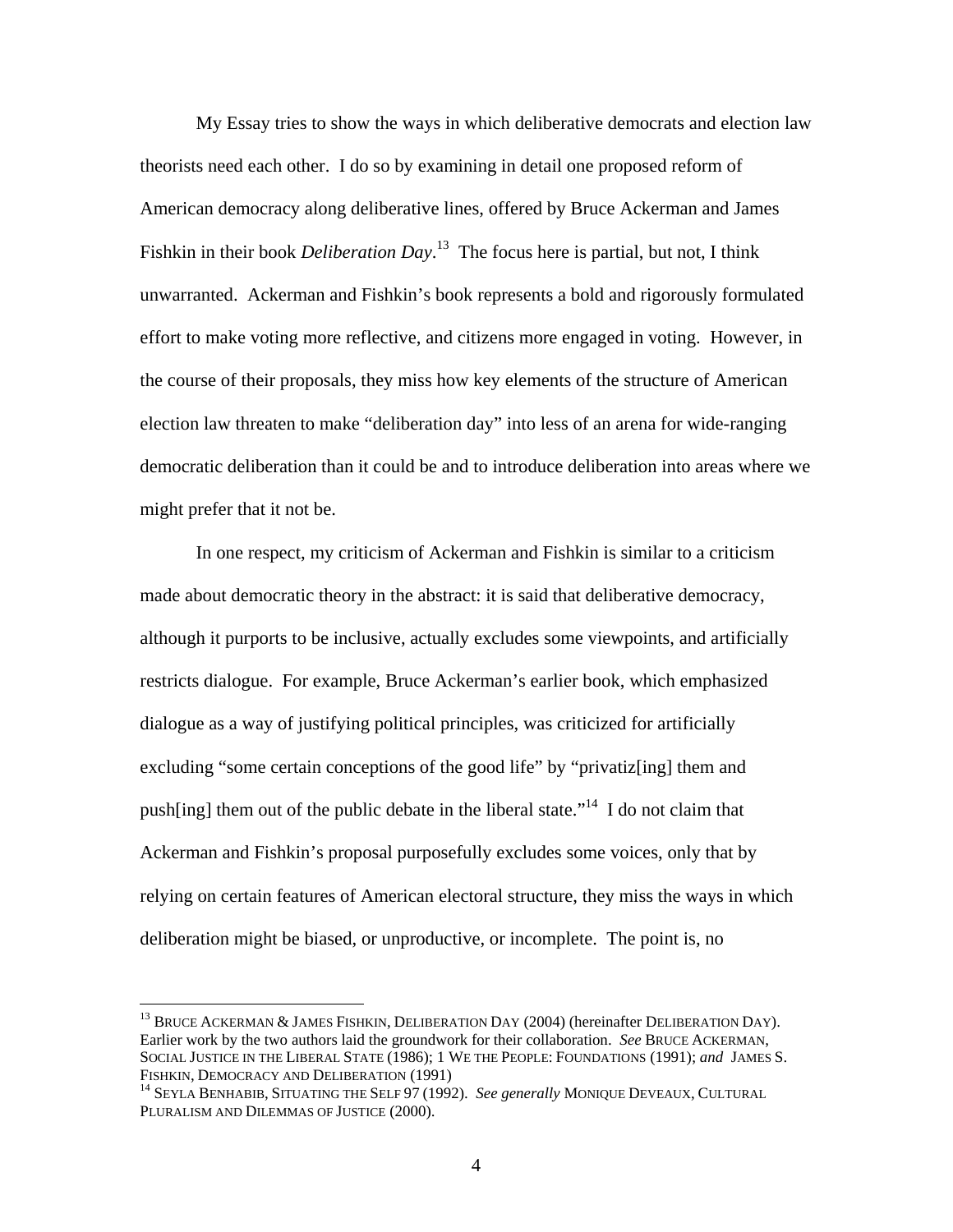deliberation takes place in a vacuum, and it pays to be aware of the structures that will inevitably dictate the direction and even sometimes the outcomes of deliberation. In the case of deliberative democracy, that structure, at least in the American context, is provided by election law, and (at the limit) the Constitution.

In what follows, I look at three areas of election law that Ackerman and Fishkin fail to appreciate. These areas are: the law regarding political parties, political gerrymanders, and the racial districting. In the first two areas (parties and political gerrymanders), the problem is how protection for existing political parties might skew deliberation towards the extremes of left and right, and work to exclude voices that might be diverge from the lines of the two major parties. Interestingly, Ackerman and Fishkin not only do not challenge the two party system, they even embrace it, using the major political parties as key functionaries in the management of "deliberation day." In the third area (race), the problem is more subtle. It involves the question of whether deliberation of the kind favored in *Deliberation Day* is in tension with deliberation at another level, namely at the level of Congress. Sometimes, in the pursuit of better deliberation at a different level, we might prefer that there be *less* citizen-level deliberation rather than more. For example, we might want to guarantee some "safe" minority Congressional seats, which may contribute to better deliberation at the Congressional level because of the presence of more diverse voices.

Ackerman and Fishkin's relative neglect of these important areas of election law point points to a larger theme that I want to sound in my paper, which is the following. Sometimes there will be inevitable trade-offs between the kinds of deliberation we want. Do we want better deliberation at the citizen level, or at the representative level? We

5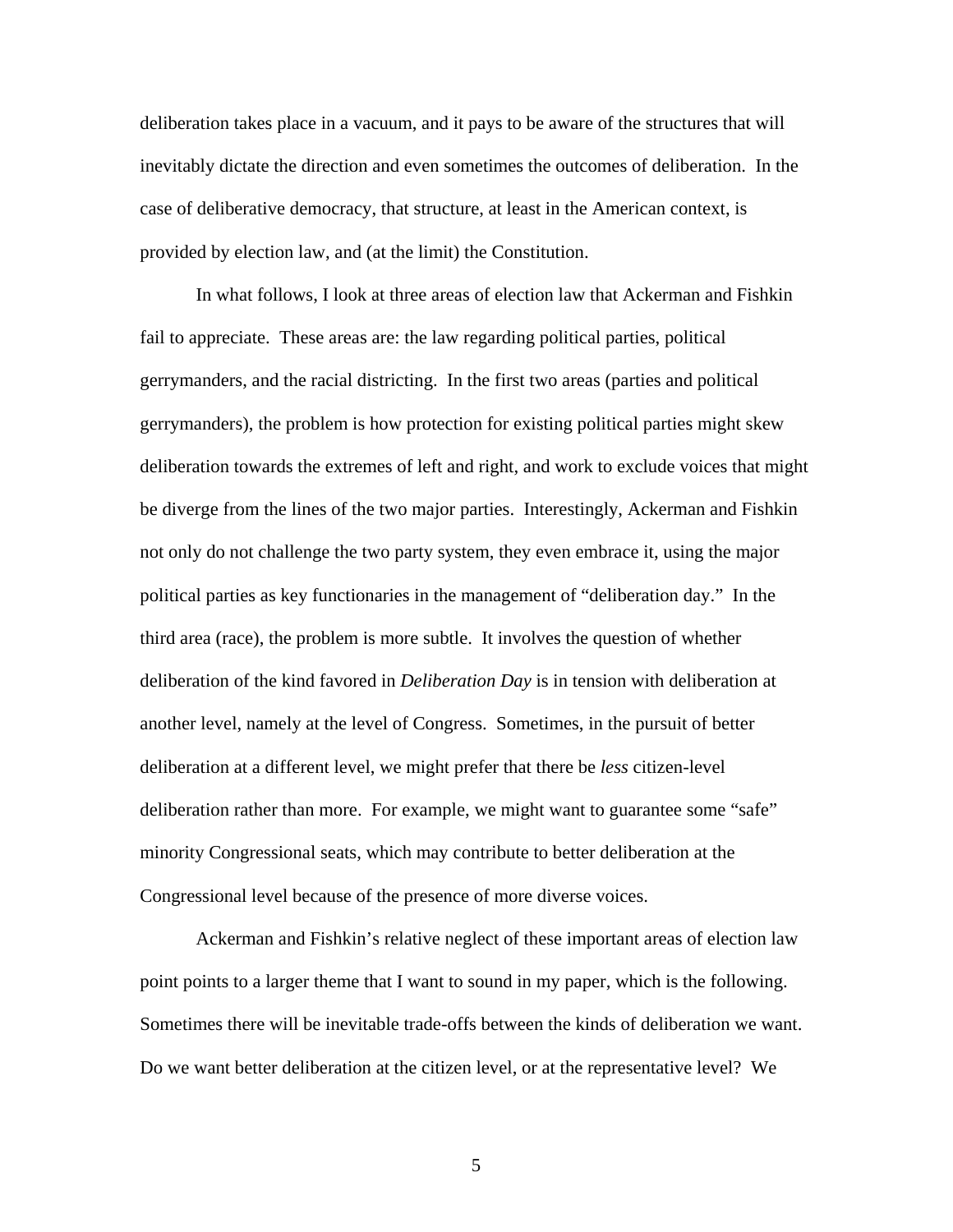may have to choose. So too, we might have to choose between deep debate between two parties, and a more wide-ranging debate between multiple parties in a presidential election. And again: there may be a choice we have to make between inadequate deliberation now, and better deliberation later. Should we choose in favor of immediate yet inadequate deliberation, or do we wait for more structural reforms to be made? There are trade-offs that election law forces us to make, I argue, and it pays to be aware of those trade-offs. What Ackerman and Fishkin implicitly do is to make certain choices in their proposal for one electoral regime over the other without justifying their choices. But greater attention to the current structure of American election law can make us aware of the costs and benefits of choosing one deliberative regime over another. It can also show us that in each of these three cases, the implicit choices that Ackerman and Fishkin will result in *worse* deliberation rather than better deliberation.

Finally, my paper tries to show that attention to the structure of American election law teaches us another key lesson, which is that sometimes the best means to get to the ideal of deliberation are not to be achieved by more deliberation. Ackerman and Fishkin work from the bottom-up. They believe that if citizens are more deliberative, then the President and Congress and politics more generally will be more deliberative, that if deliberation day succeeds, "everything else would change."<sup>15</sup> Better deliberation among citizens would have effects across the entire political structure, from the quality of candidates to the influence of money to the structure of political parties.<sup>16</sup> My suggestion is that top-down reforms are also necessary, and in some cases need to take priority over

<sup>&</sup>lt;sup>15</sup> DELIBERATION DAY 3.<br><sup>16</sup> *Id.*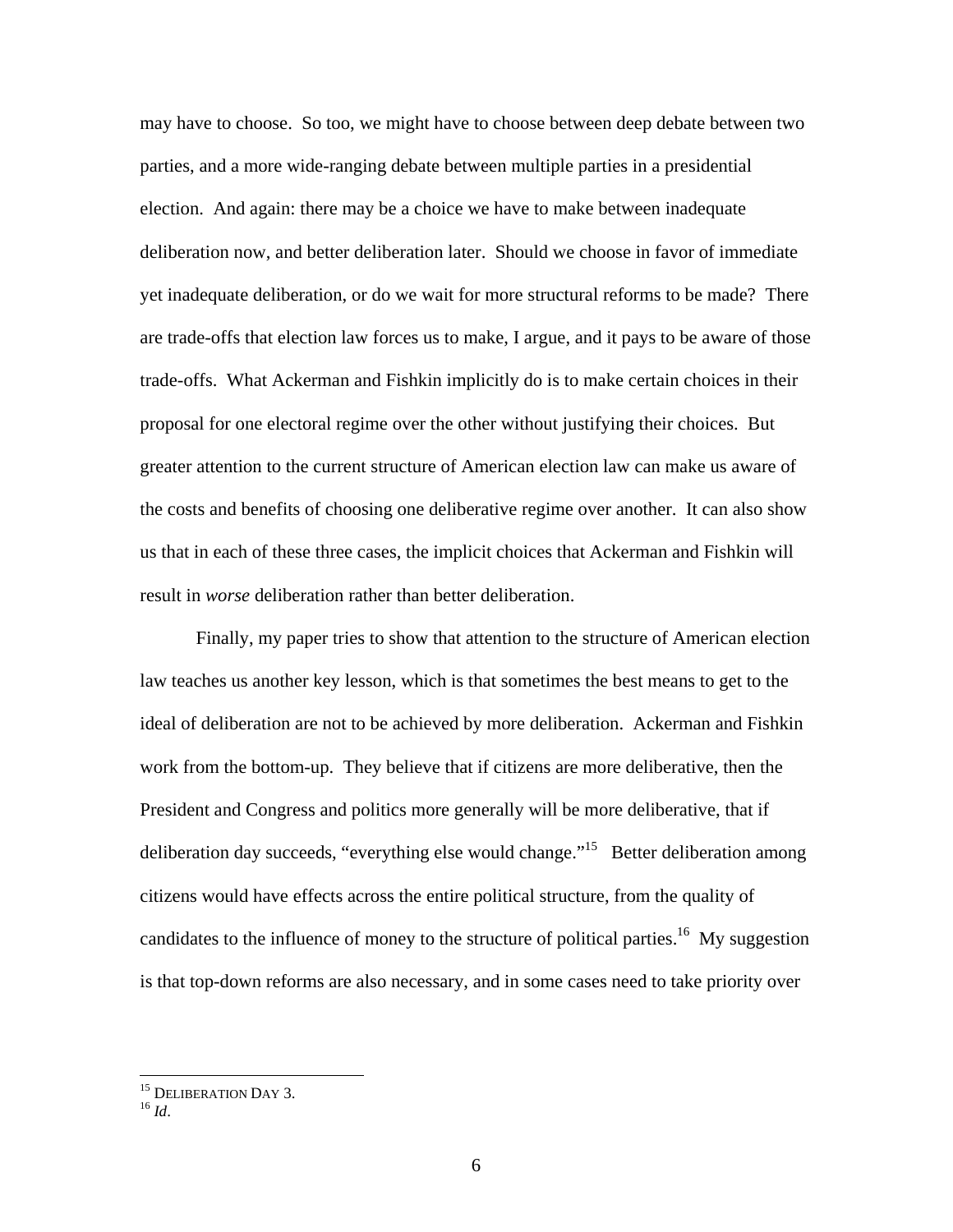deliberative ends, if we want to achieve some of the goals Ackerman and Fishkin (and I) hope to reach.

## II. Parties

I propose to consider the relationship between theories of deliberative democracy by looking closely at one particular proposal, viz., the idea for deliberation day defended and articulated by Bruce Ackerman and James Fishkin. Why this one? Certainly there are other proposals, such as Ethan Leib's suggestion of a fourth branch of government.<sup>17</sup> Two reasons counsel in favor of choosing Ackerman and Fishkin (apart from the fact that it seems to me the proposal most fully worked out and imagined). First, Ackerman and Fishkin's proposal is bold and comprehensive, affecting at the limit both presidential and congressional elections. Its sweep and its radicalness allow us to see the defects institutionalizing deliberative democracy might have in especially bright relief: the problems with deliberative democracy and election law will show up here, whereas they might not be as obvious in smaller scale, incremental reforms. At the same time, Ackerman and Fishkin's "deliberation day" experiment seems at the same time realistic – they themselves characterize it as an exercise in "realistic idealism."18 By this, I mean not only that they take seriously questions of cost and implementation, but also that deliberation experiments have been made, on a large scale by Fishkin's deliberative polling<sup>19</sup> and on smaller scale in communities in Colorado and Connecticut. If I am right about some of my criticisms of the larger scale program, this will give us reason to look

1

 $^{17}$  ETHAN LEIB, DELIBERATIVE DEMOCRACY IN AMERICA (2004).  $^{18}$  DELIBERATION DAY 13-4.

<sup>19</sup> FISHKIN, *supra* note 13.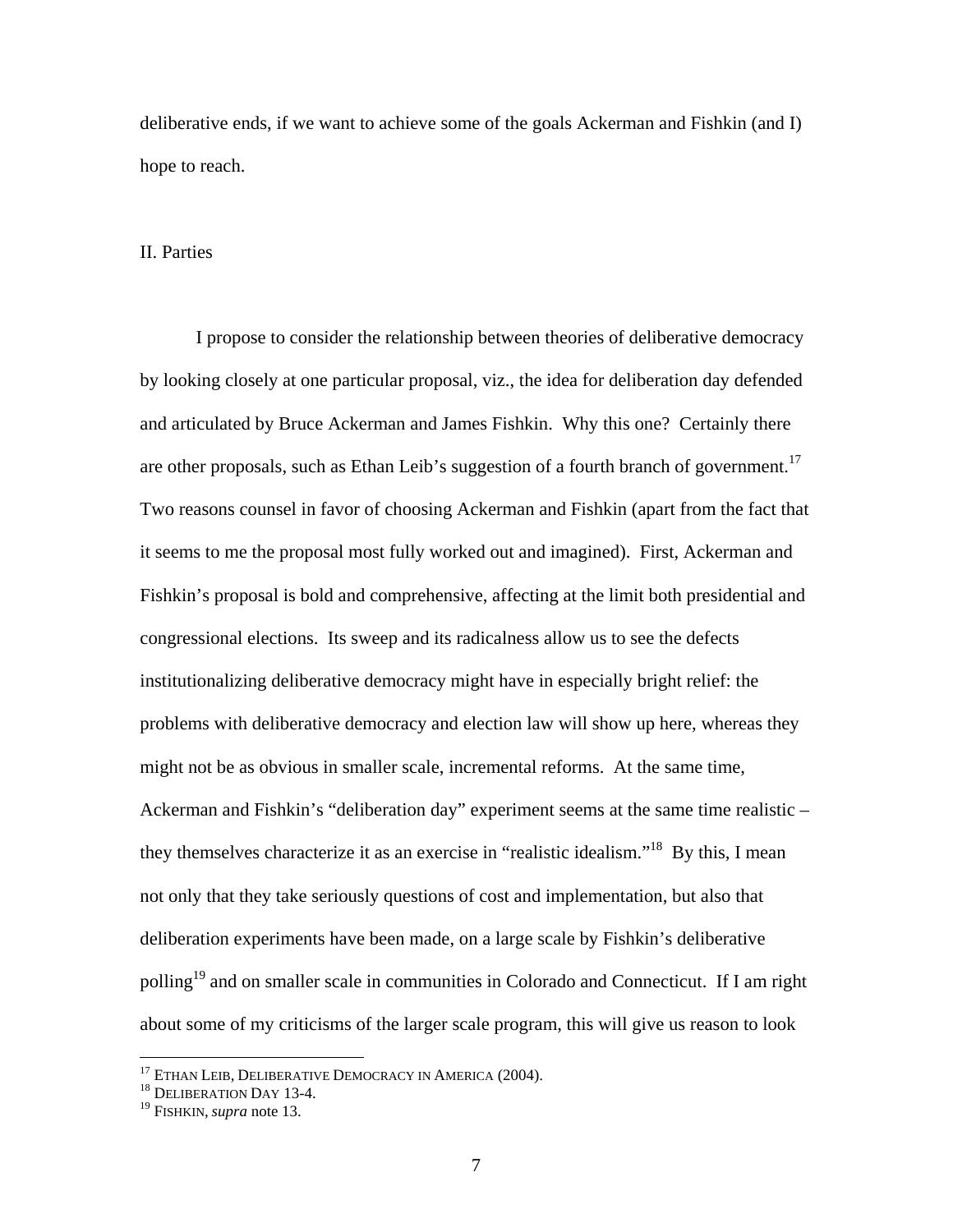more carefully at the smaller, more incremental instantiations of deliberation day. It is hard to imagine small steps to a fourth branch of government.<sup>20</sup> So, oddly, both because of its boldness and its potential for immediate realizability, Ackerman and Fishkin's proposal seems the best one to analyze. Its boldness will make its errors (should there be any) easier to spot, and its immediate realizability makes it the one that we should give closest scrutiny because, at a smaller scale, it is already being used.

What then is the proposal?<sup>21</sup> Ackerman and Fishkin propose that we set aside a national holiday, before elections (first for presidential elections, and then later on, for Congressional elections as well), for citizens to debate the issues of the campaign. The process of preparing for deliberation day begins one month before the actual date, by asking the candidates to identify one or two "important issues" confronting the nation. "Within a two-party framework," Ackerman and Fishkin write, "this query will generate two to four themes that will structure the conversational run-up to Deliberation Day," which is held about two weeks before elections.<sup>22</sup> On "Deliberation Day" itself, the two (in this case, presidential) candidates will debate, and citizens will gather in groups throughout the nation to watch the debate. After the debate is done, the groups that have met to watch the debate will break up into still smaller groups (of fifteen or so). The (smaller) groups of fifteen will debate among themselves for forty-five minutes, and choose questions to ask the representatives of the campaigns in their larger group "citizen

 $20$  To be fair, there have been smaller "citizen" panels that Leib relies on for examples of his proposal on a smaller scale. But it still seems a large leap to an entirely new branch of government. On Ackerman and Fishkin's proposal, we can see more realistically how small examples of deliberation might grow into a full scale deliberation day.

<sup>21</sup> A compressed version of their proposal can be found in Bruce Ackerman & James Fishkin, *Deliberation Day* 10 J. POLIT. PHILOS. 129 (2002).<br><sup>22</sup> DELIBERATION DAY 24.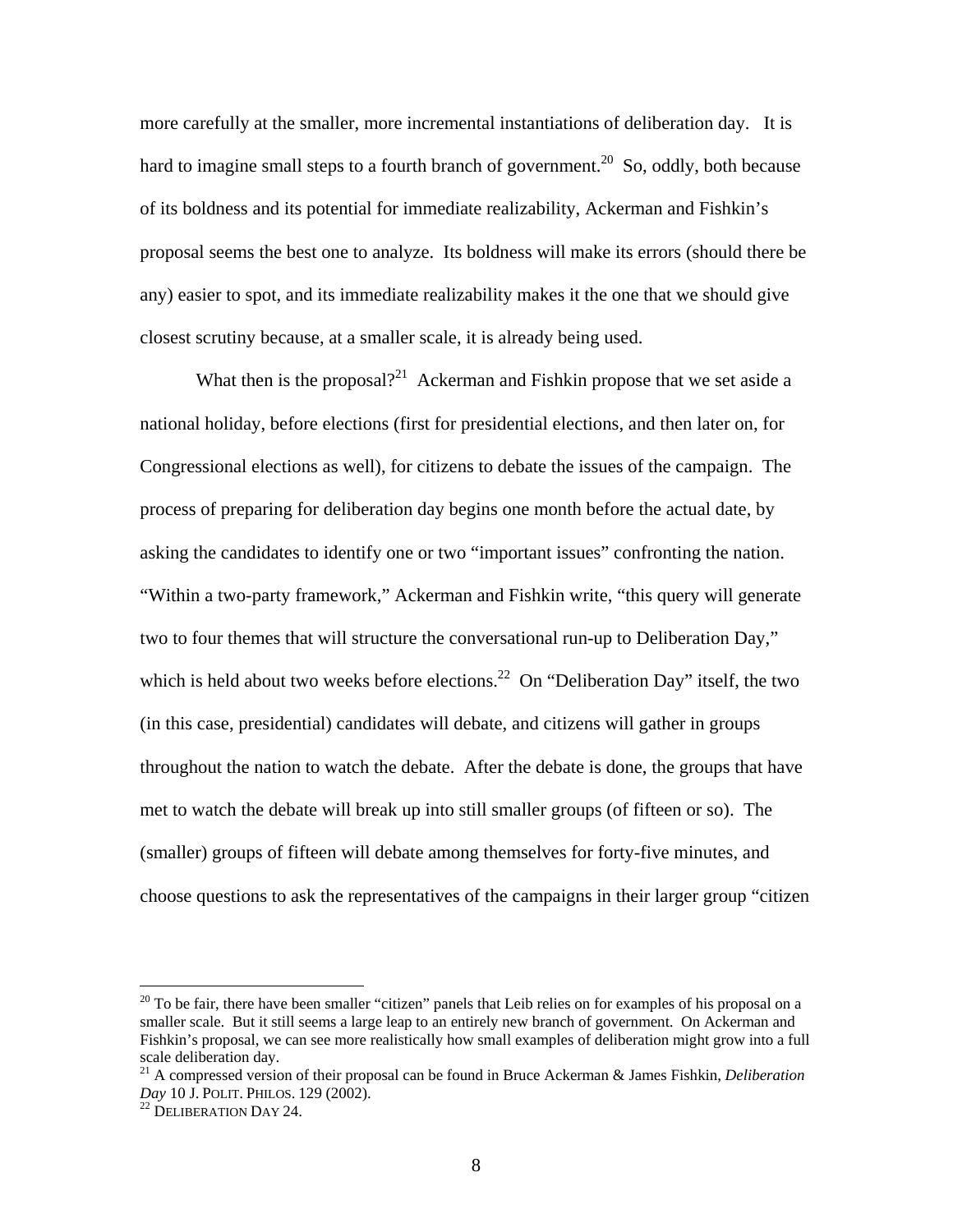assembly." In the citizen assembly itself, a moderator will ask "local party officials"<sup>23</sup> questions selected from the list of questions prepared by the smaller groups. After lunch, the citizens again meet with their small groups, make a list of supplemental questions, which are then asked of party representatives at a second citizen assembly. The citizens meet in small groups a last time, and deliberation day is over. Two weeks later, they vote.

Ackerman and Fishkin make no bones about the demands such an arrangement would place on party organization. As is clear from the description of deliberation day, much depends on the citizens' assembly – where local party officials answer questions from the gathered small groups. Indeed, Ackerman and Fishkin tout it as one of the benefits that it will revitalize local party organization. "For the first time in a long time," they write, "it will no longer make sense for presidential campaigns to operate independently of local party organizations." "How else," they continue, "will they be able to find tens of thousands of respected local leaders to represent the national candidate at the citizen assemblies?"<sup>24</sup> But such a demand for personnel, it seems almost too obvious to state, will only be able to be met by the well established political parties, i.e., Republicans and Democrats. It would be impossible for third parties – even third parties will some national following – to be able to compete with the major parties in providing people to represent them on deliberation day. And the lack of a representative will be obvious: the two parties will have their representatives, fielding questions and answering them, while the third party candidate will have no one to defend him or her (even if the candidate does well in the debate), simply because they lack the people.

<sup>23</sup> *Id.* at 30. 24 *Id.* at 32.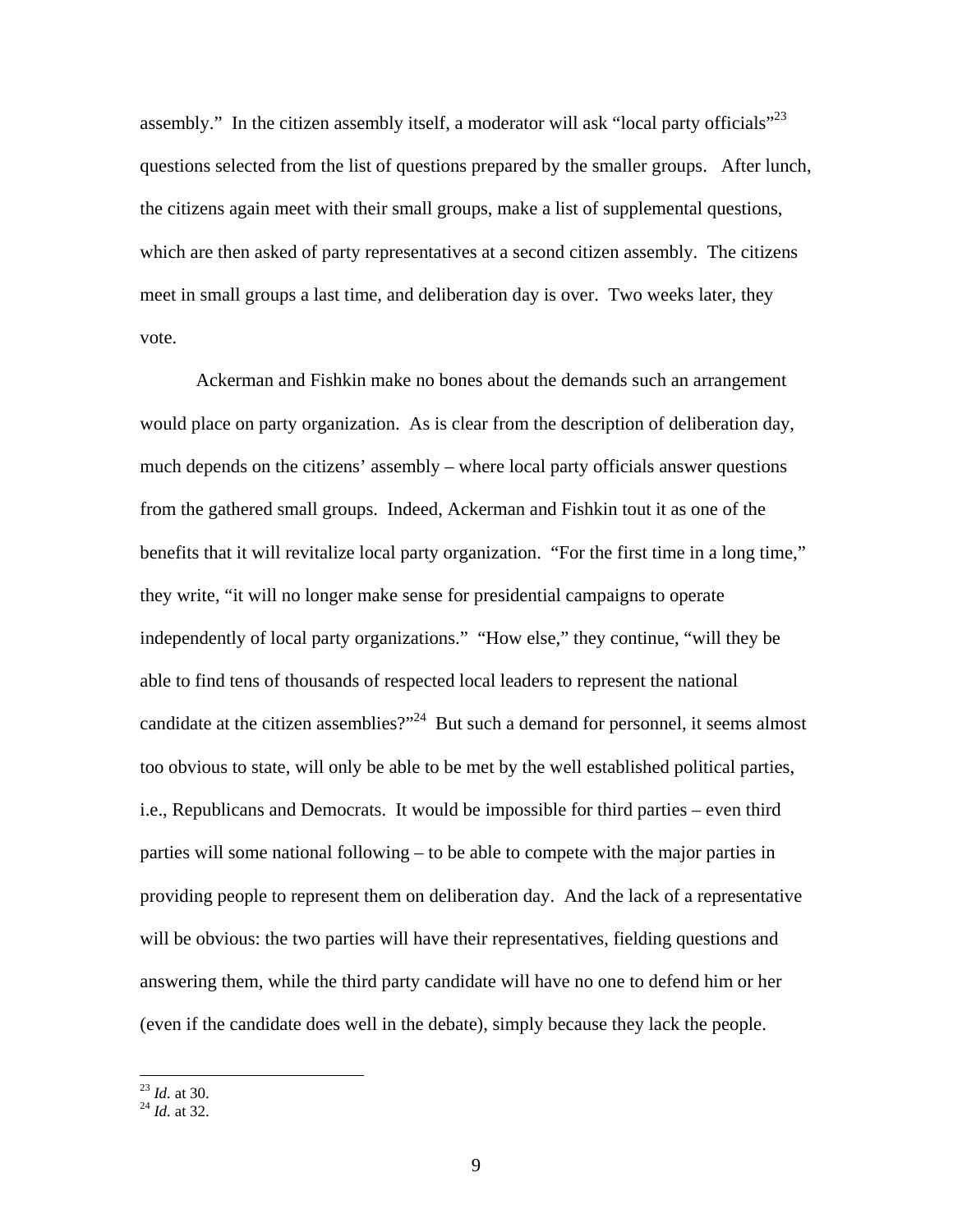Ackerman and Fishkin's mention, in a footnote, that should a third party candidate win the support of "15 percent or more of the votes in leading opinion polls" then he or she would be eligible for deliberation day (20 percent for Congressional races).<sup>25</sup> But this restriction seems almost an afterthought, insensitive to the organizational demands deliberation day would put on any but the two major parties. Even were a third party candidate able to poll well in the run up to election day, this still wouldn't be sufficient to make up for the lack of organizational and managerial support.

Why does this matter? It matters because it affects the quality and the diversity of deliberation on deliberation day, by further entrenching the advantage the two major parties have in getting their message out. If no one shows up to represent the third party candidate at deliberation day (supposing that the third party candidate wins the required fifteen percent in public opinion polls), it will not only make the third party look bad, because no one will be there to defend the candidate's position on issues or to articulate them further in response to questions, but the citizens in the citizens' assembly will be deprived of the opinions and the facts that the third-party candidate representative could bring to the table. Debate will be poorer, because not representative of the full range of opinion. Although the questions asked to representatives of the two major parties might be influenced by the presences of the third party candidate in the televised debate (again, if that candidate had 15 percent support in the polls), the fact that the major party representatives would be the *only* ones there to debate and answer the questions will affect how that question is treated. Imagine how the moderator of the citizen assembly will have to announce to the citizen assembly that "Regrettably, there is no one here to defend the (Green, Conservative, etc.) party, so you will only be able to ask questions of

 $25$  236n. 11. It is interesting that Ackerman and Fishkin rely on a poll here.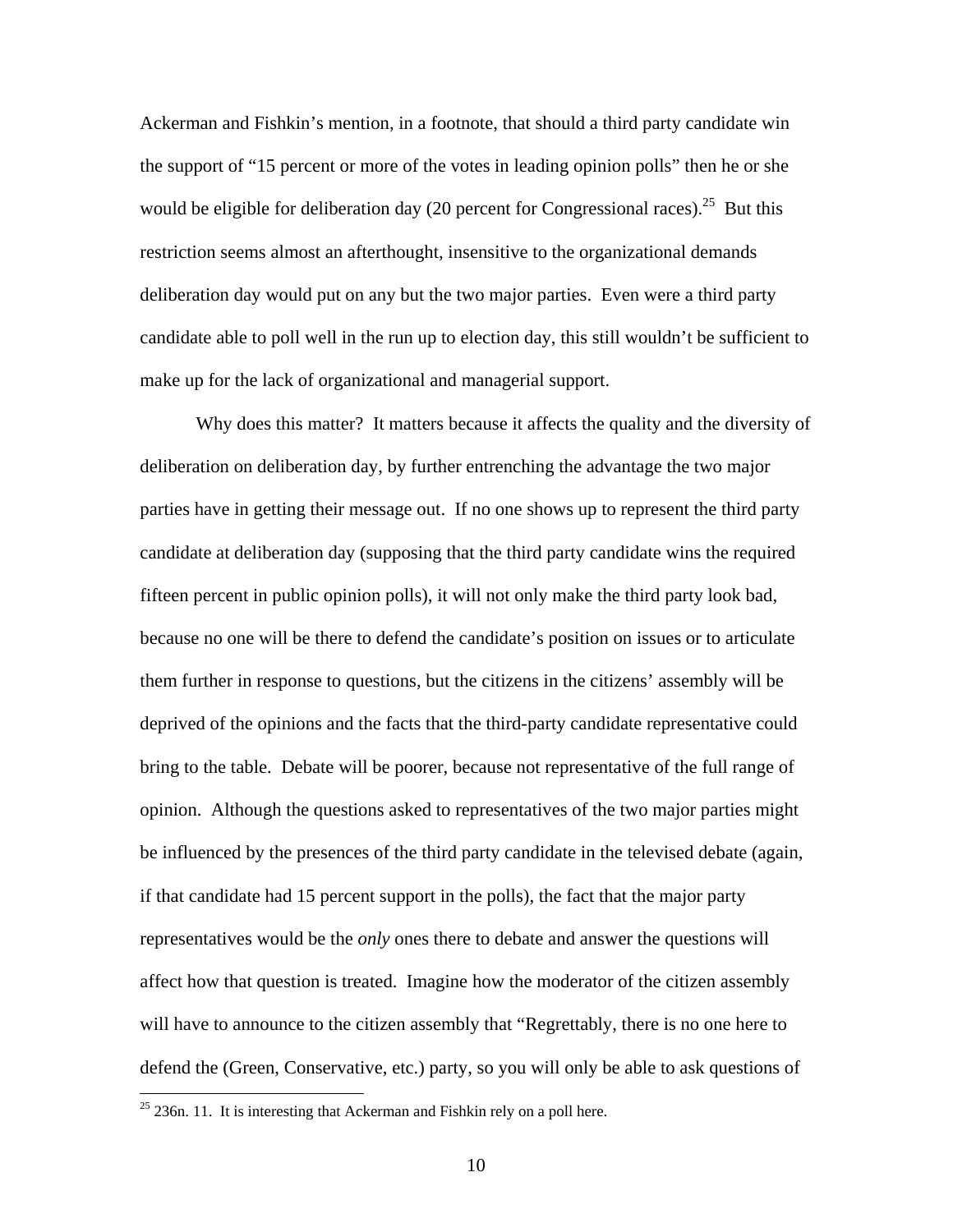the Democrat and Republican representatives." Alexander Meiklejohn famously stated the ideal of democratic debate was a debate in which everything that was worth saying was said.<sup>26</sup> In the world of deliberation day, only that gets said which has sufficient institutional support.

The point here is a structural one: it is about how the structure of deliberation day focuses debate in a certain way, and maintains the two-party system and prevents serious challenges to it. Deliberation day does not merely reproduce those difficulties but amplifies them: first, by restricting the televised debate to only those candidates who can get 15 percent approval in the polls<sup>27</sup> and second, by erecting a practical barrier against representation in the citizen assemblies. And in doing this, Ackerman and Fishkin, with or without realizing it, are siding with the Supreme Court's recent decisions in this area, which has in many ways helped foster the continued entrenchment of the major parties. In Richard Pildes' telling, the bias in the Supreme Court's election law jurisprudence has been towards protecting major parties, and their distinctiveness. This two-party entrenchment has been visible in many ways, from the Court preventing parties from opening their primaries to independent voters, to keeping third parties off the ballot and making it harder for them to participate in televised debates. From the Supreme Court's perspective, according to Pildes and others, the goal is for stable elections, in the sense of avoiding the potential "disorder" and "confusion" of multiparty and multi-candidate

 $^{26}$  Alexander Meiklejohn, Political Freedom: The Constitutional Powers of the People 26  $\,$ (1965).

<sup>&</sup>lt;sup>27</sup> The problem of limiting televised debates to only candidates who were perceived as "legitimate" (i.e., had a certain amount of support in the polls) was explored in the case *Arkansas Educational Television Commission v. Forbes*, 523 U.S. 666 (1998), with the Court giving great leeway to a public television station to choose whom it wanted to invite to the debates.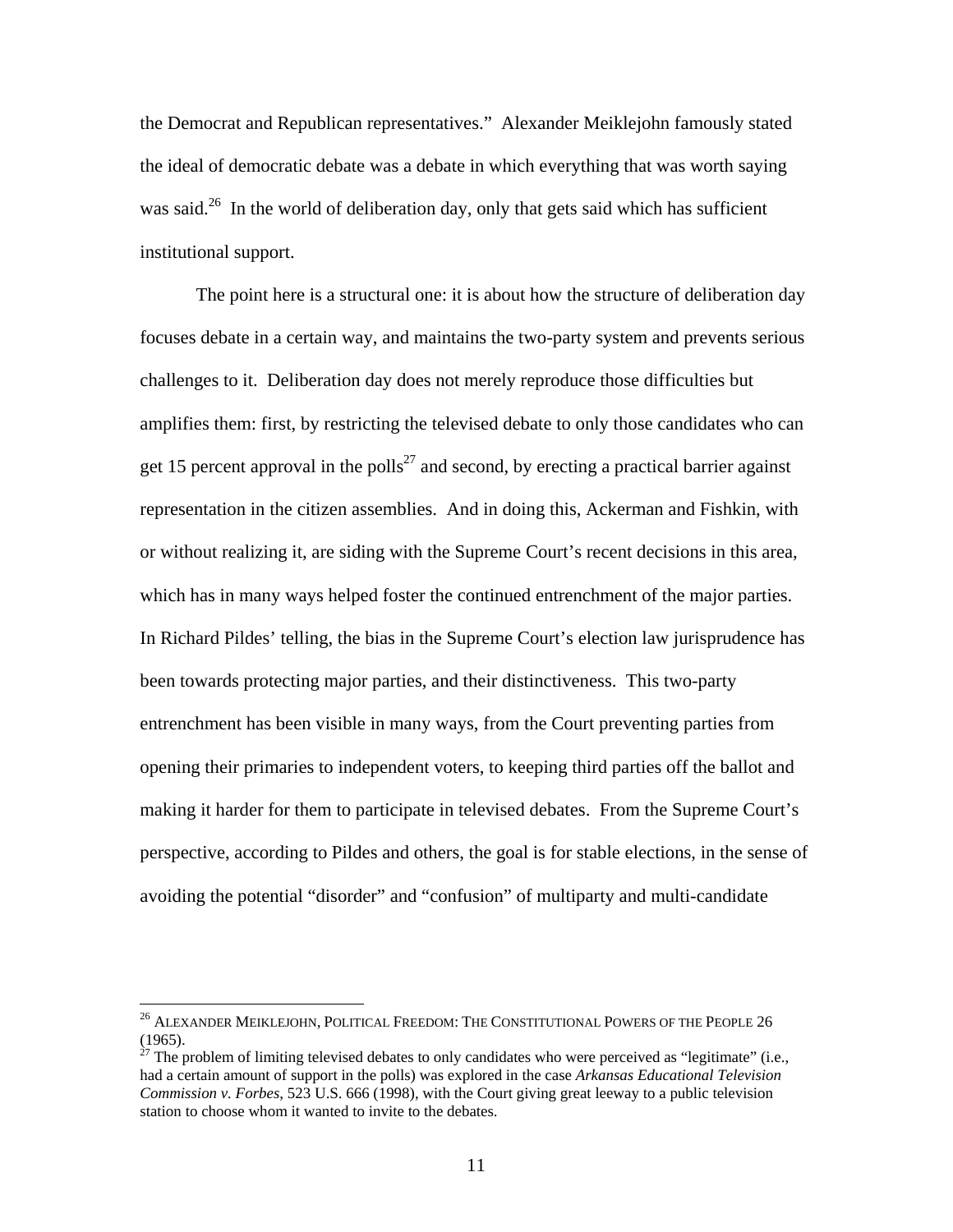elections.28 These decisions show the way that, in Pildes words, "constitutional law now limits the structural changes through which disaffection with the current practices of democratic politics can be given institutional expression."29 The current system entrenches the two parties, by allowing them to use the system of elections to stack the deck in their favor, if they are the party in power, or to benefit incumbents generally, or simply to exclude third parties, or efforts to make the two parties more receptive to independent voters.

It is not clear, as I have intimated, that Ackerman and Fishkin will want to embrace this trend. It is even less clear that they should want to embrace this trend. Again, if the goal is deliberation, this goal might not be furthered by excluding third parties from the debate, and allowing the two parties to have the entire field to themselves, if not in the televised debate, then almost certainly in most citizen assemblies, where third parties will not have the infrastructure to support "opinion leaders for their team on Deliberation Day."<sup>30</sup> But the point goes deeper than this. It is that, if the structure of deliberation day does not work against the entrenchment of the two parties (and the subsequent limiting of debate) than it unwittingly furthers that entrenchment. What Ackerman and Fishkin see as revitalizing local party politics is, viewed from another angle, simply exploiting the disadvantages third parties have in entering into the political process.<sup>31</sup> Nor can the Ackerman and Fishkin proposal be seen as dictated by necessity, say, by avoiding too many candidates. Certainly deliberation

<sup>28</sup> Richard Pildes, *Democracy and Disorder*, in THE VOTE 140 (Cass Sunstein & Richard Epstein, eds. 2001).

<sup>29</sup> Pildes, *Constituitionalizing Democratic Politics* in A BADLY FLAWED ELECTION, 155 (Ronald Dworkin, ed. 2002).<br> $30$  DELIBERATION DAY 32.

 $31$  For a good overview of different theories about the role of parties in a democracy, see Nathaniel Persily & Bruce E. Cain, *The Legal Status of Political Parties: A Reassessment of Competing Paradigms*, 100 COLUM. L. REV. 775 (2000).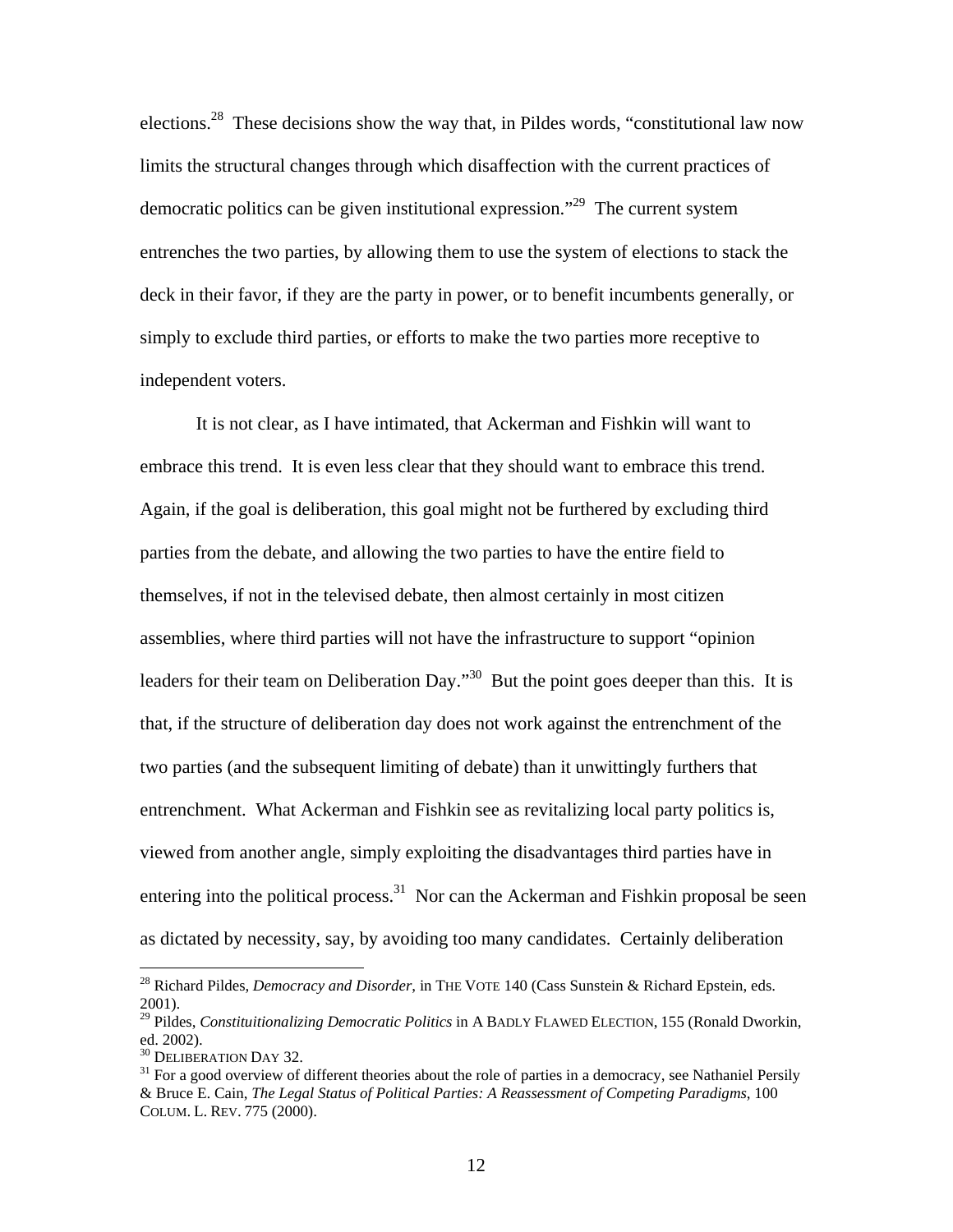day could bear three or even four presidential candidates, which suggests that the poll number for entry could be set lower (or made by other criteria, for example if the candidates had polled at a certain percentage in the previous presidential election). Further, even if third parties were not invited to the debate, they could participate in other ways, say, by being allowed to put one issue in front of the major party candidates – something which under Ackerman and Fishkin's regime is wholly under the discretion of the two major party candidates. Finally, more citizen assemblies could be televised, to reduce the need for massive numbers of party members necessary to have one show up at each assembly. Again, the point is not that these proposals are obviously correct, but that they can be made, which shows that Ackerman and Fishkin made choices about how to structure deliberation, and that structure works to the detriment of allowing certain voices into the debate, hurting not only the excluded parties, but also the possibility of robust deliberation itself. In doing so, they violate a condition on successful deliberation that they themselves introduce, the Meiklejohnian idea of "normative completeness": the idea that for full and robust debate there must be "confrontation with a series of different views."<sup>32</sup>

Ackerman and Fishkin could reply that they are doing the best that they can to deepen deliberation within the two party system, rather than to find ways in which to accommodate other parties. $33$  This is a defensible position, but it needs defending. We would need, from Ackerman and Fishkin, a defense of an ideal of deliberation that puts a premium on having two political parties debate, rather than having three or four candidates share the stage. It is not obvious that two candidates are better than three or

 $32$  *Id.* at 182.

<sup>&</sup>lt;sup>33</sup> [Footnote omitted for blind review]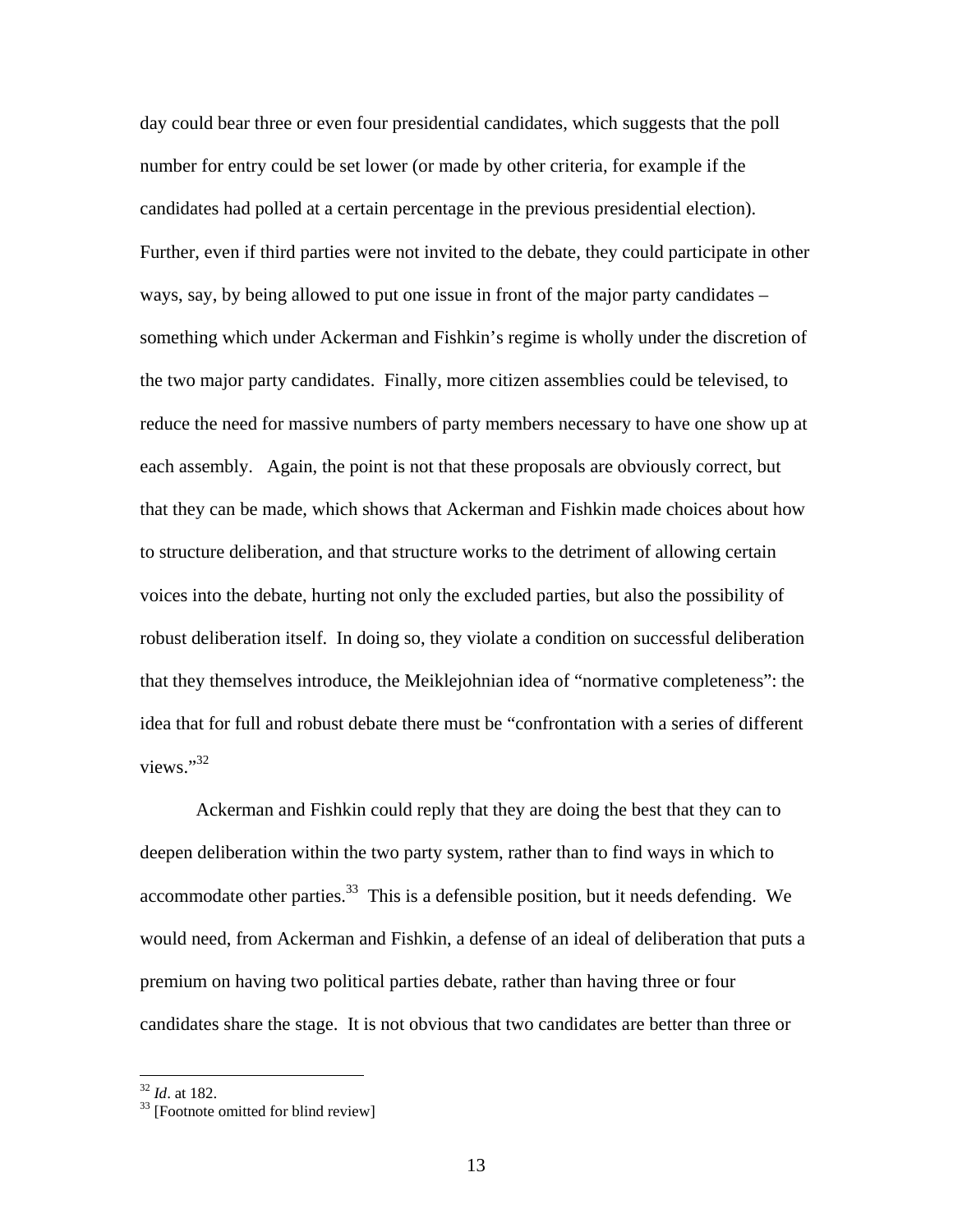four, especially if the tendency for the two major parties is to move ineluctably towards the center. Deliberation over an increasingly narrow set of differences does not seem to exhaust the possibilities of robust deliberation. Indeed, Ackerman and Fishkin may share this view: they speak (wistfully?) of a Green party candidate making a run in the year  $2020$ <sup>34</sup> But the point of the preceding is that the structure of deliberation day gives the major parties an advantage and may even preclude any third party candidate gaining momentum. It is no good to hope for a possibility that their very proposal makes it harder to obtain.

## III. Gerrymandered Districts

In the last part, I looked at how Ackerman and Fishkin's proposal arguably limited debate, rather than expanded it, by instituting a deliberative structure that in effect (if not by intention) excluded third parties from deliberation. The focus there was on *what* was the topic of deliberation: would it be the proposals and ideas of the two major parties, which already enjoy a huge institutional advantage? Or would it be the concerns of third parties, who are often limited by not even being able to get on the ballot in some races? In other words, the question was, who decides what concerns get on the table? My thesis was that by making certain choices, Ackerman and Fishkin, did not fight two party entrenchment, but rather increased it. But there is another way that debate can be limited, not by restricting what options get on the table, what the content of the debate is (whether it will be the issues of the two major parties or of third parties), but by the selection of who among the *citizens* (rather than the candidates) will participate in the

 $34$  DELIBERATION DAY 166.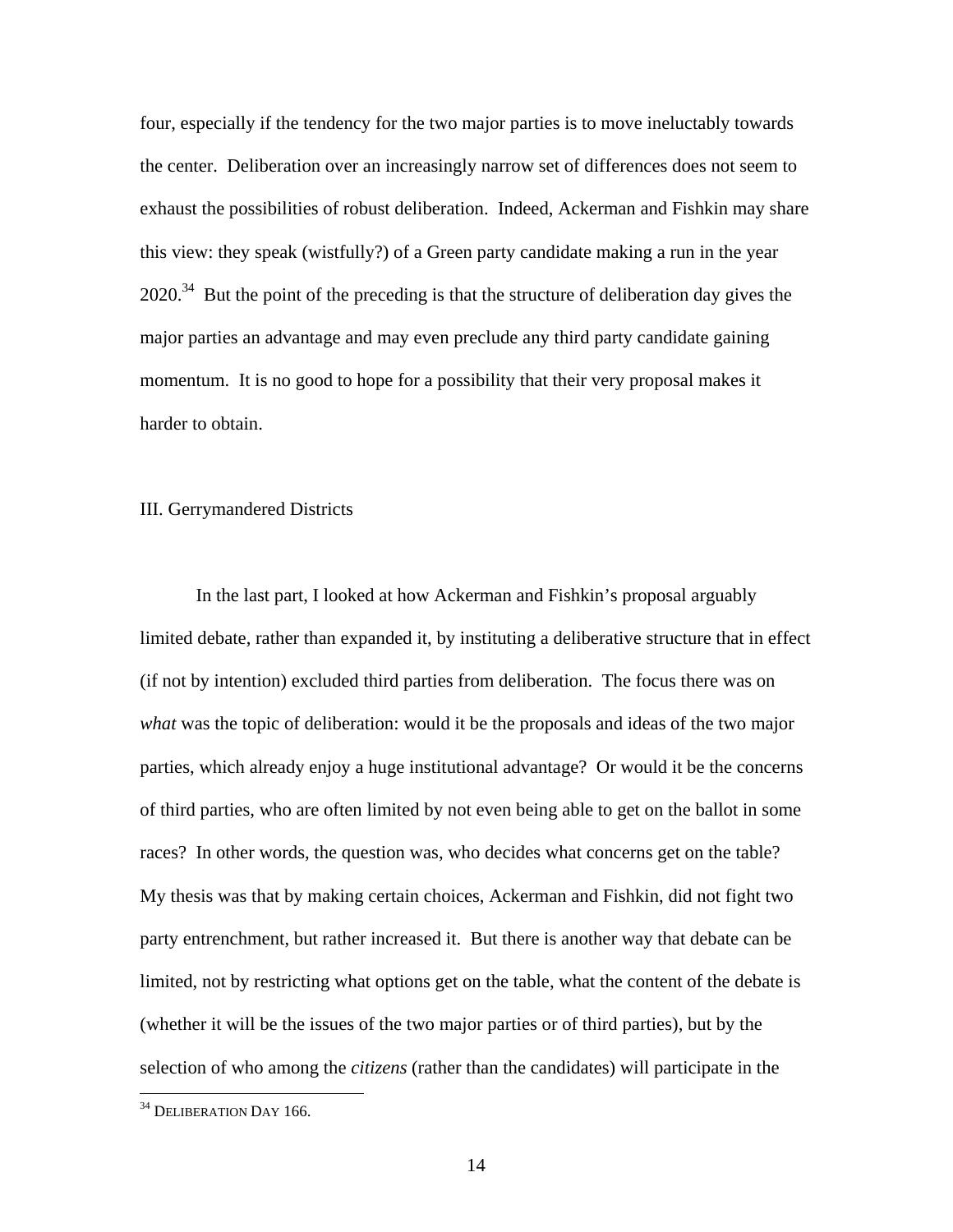debate. There are many ways that we could approach this issue with relation to Ackerman and Fishkin's proposal. Here we might reference commonplace (but nonetheless valid) objections to deliberative democracy that it favors those who are well educated and articulate, as opposed to those who lack effective speaking skills, who may be less inclined to voice their concerns on deliberation day.<sup>35</sup>

We might also note the evident class bias in a sentence such as this one, when Ackerman and Fishkin consider what might be the cost of using schools as spaces for deliberation day activity: "The answer is straightforward once you recall that the schools are already closed on Presidents Day while kids join their parents for ski weekends and holiday sales."<sup>36</sup> The possibility that some school-age children and their parents might have jobs and need to work on Presidents Day does not seem to enter Ackerman and Fishkin's ken. Nor, one might suspect, do they take seriously how workers at jobs where they have little autonomy might feel about using their time off to deliberate rather than staying on the job. $37$ 

So there may be ways in which deliberation day "selects out" certain people from the class of deliberators. It may do this even though everyone shows up, by giving an implicit preference to those who are more articulate, or it may do it by putting barriers up against some people from showing up in the first place, by not effectively countering the (legitimate) incentives some may have to stay away from deliberation day and work, for instance. But these are not the problems I want to focus on, although it is clear that they

<sup>35</sup> Richard Posner makes some of these points in his review of *Deliberation Day*. *See* Richard Posner, *Smooth Sailing*, LEGAL. AFF. (January 2004) ("I sense a power grab by the articulate class whose comparative advantage is—deliberation").<br><sup>36</sup> DELIBERATION DAY, 136.

 $37$  Ackerman and Fishkin mention at several points problems about childcare, but offer no real proposal to deal with the (obvious) problem.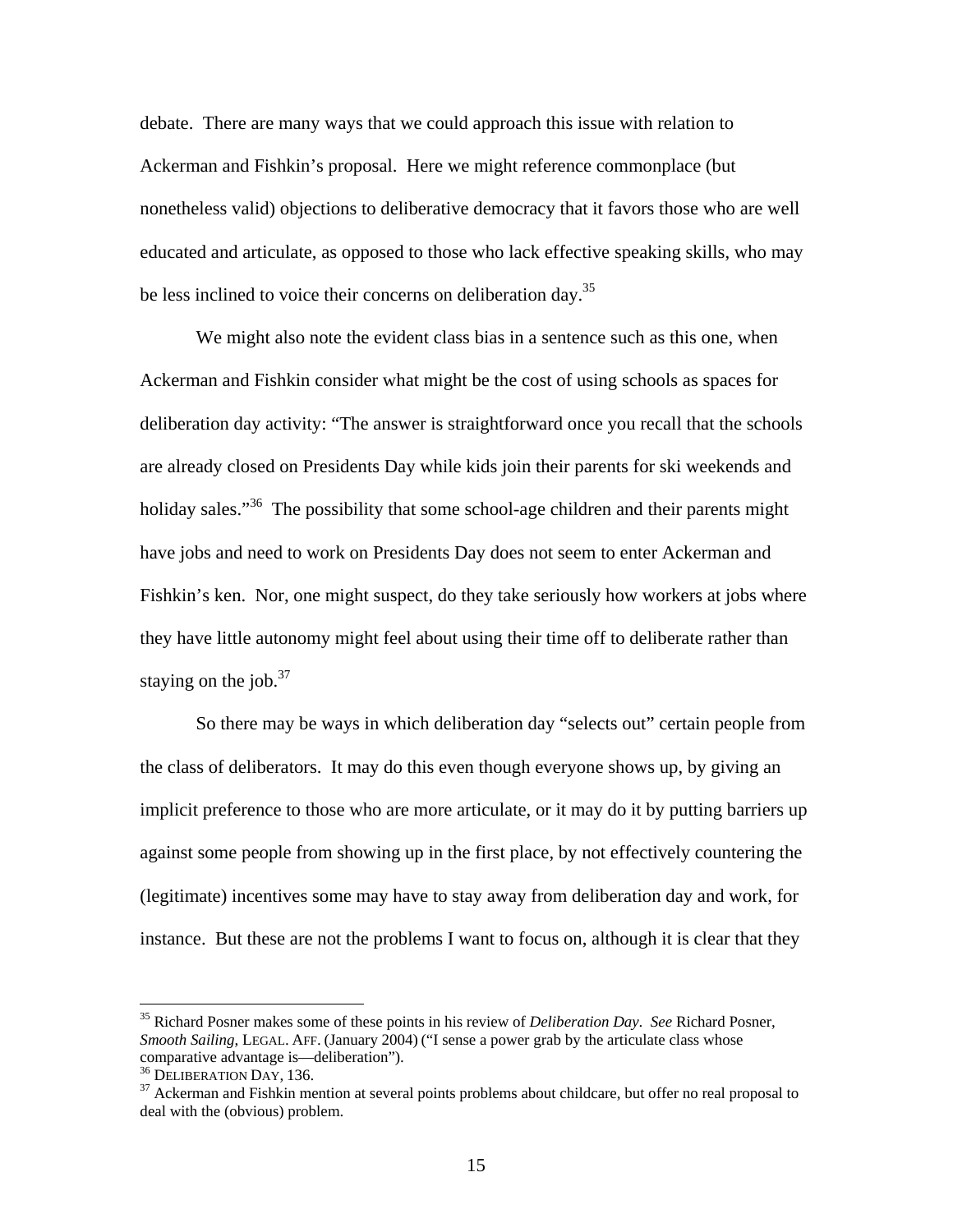deserve more detailed treatment.<sup>38</sup> Moreover, it is not clear that these kinds of problems affect deliberation day uniquely, as opposed to any effort at encouraging deliberation. Further, they do not touch on the present concern of this paper, which is to show how the structure of election law may make a difference to how citizens deliberate on deliberation day, as opposed to how social or other facts may influence deliberation. This is a more general concern.

To turn to the concern of this paper: How might the structure of American elections dictate *who* participates in deliberation day? In order to get at what I think is a problem in the Ackerman/Fishkin proposal, I first need to describe the background to their extension of deliberation day past presidential elections, into "Congress day."39 For presidential elections, the groupings of citizens in large assemblies can be done based on convenience. Although Ackerman and Fishkin do not give much in the way of detail on this point, we can assume that people will meet at places that are near to then, or accessible via public transportation; they may even join friends at some deliberation forum, even if it is not very close to where they live. It does not matter, at least for presidential elections, that people from various parts of a state (or even from out of the state) meet to debate and discuss the positions of the two major party presidential candidates. But location becomes relevant when it comes to Congress day. Since citizens will be voting for *their* Congressperson to represent their locality, they will be meeting and debating only with other people in their state (in the case of Senators) or in their districts (in the case of Congressman). Here, local boundaries matter, and we cannot accept the fluid boundaries that might be the norm in presidential elections. In the

<sup>38</sup> *See generally* Iris Marion Young, *Activist Challenges to Deliberative Democracy*, in DEBATING DELIBERATIVE DEMOCRACY 102 (James S. Fishkin & Peter Laslett, eds. 2003).

<sup>&</sup>lt;sup>39</sup> DELIBERATION DAY, CH. 5.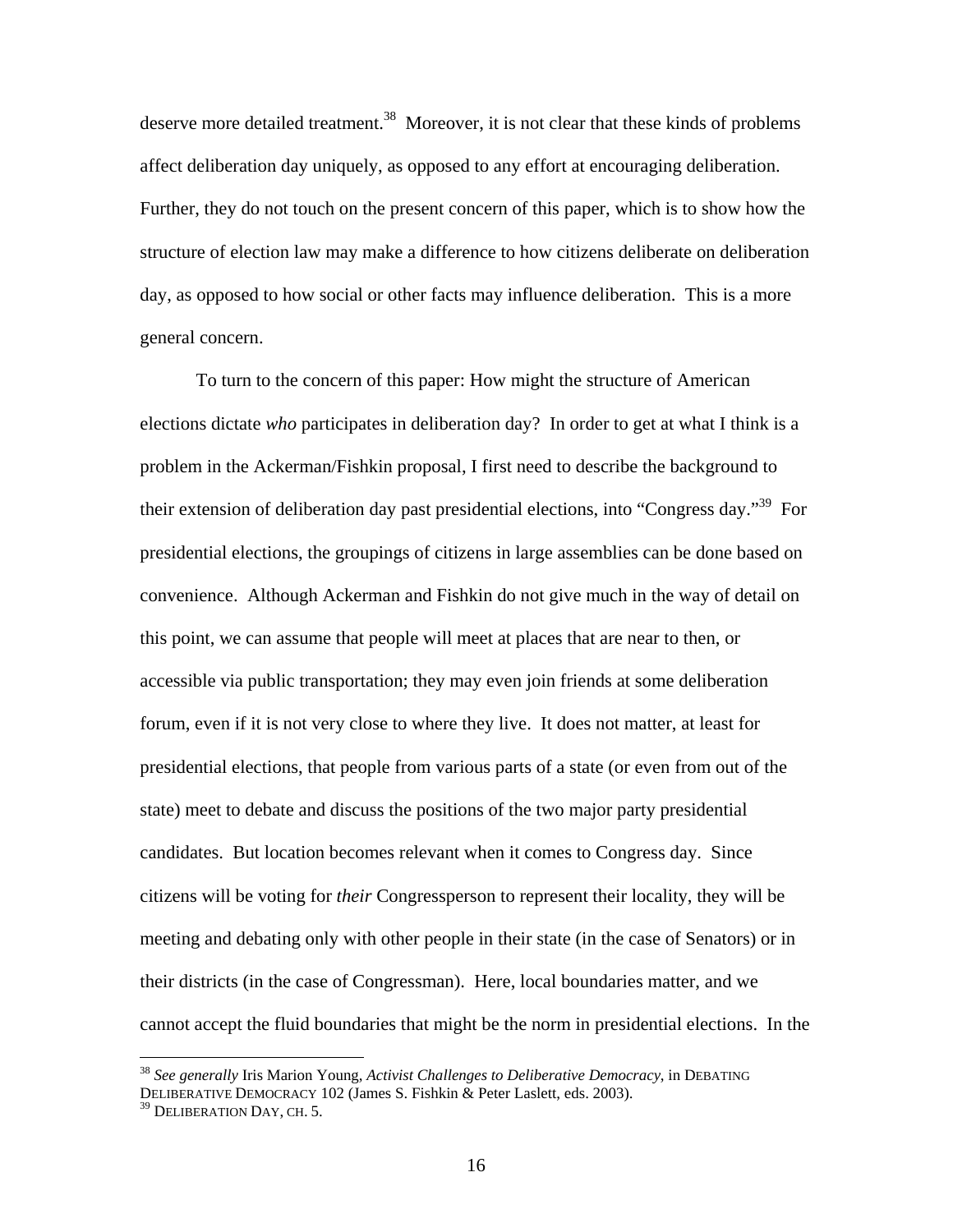end, one can only vote for a representative in one's own district. And geographical boundaries matter in a good way: they matter because they will dictate that certain matters of genuinely local concern will be on the agenda, rather than a generic and broad national agenda.

So Ackerman and Fishkin propose that for Congressional elections there also be a deliberation day, albeit on a smaller scale. But Ackerman and Fishkin are aware that there is a problem with Congressional races that does not affect the presidential race, and which reflects the point made in the previous paragraph. In the presidential races, barriers between districts don't matter much: it won't make a difference whether you attend the deliberation day meeting in your own district or the neighboring one, or perhaps even one in another state. In the case of Congressional races, state and local districts matter, and because of partisan gerrymandering, some districts will involve races that are simply not competitive.<sup>40</sup> Districts will lean heavily towards the Democratic or Republican party, with the result that it may not pay for the other party even to put up a candidate, or to give more than merely token opposition to the candidate who benefits from the gerrymander. Ackerman and Fishkin even go so far as to say that if there is no major party challenger in a race, "the celebration should be canceled if polls show that third-party candidates have failed to gain the support of 20 percent of likely voters.<sup> $1$ 1</sup> Notice again that even when they are attentive to a structural problem that can affect the outcome of elections (partisan gerrymanders), Ackerman and Fishkin fail again and again to give possible third-party candidates any breaks. But this ignores how third-party

1

<sup>&</sup>lt;sup>40</sup> As has been said: "you think that on election day, you get to pick your representative. In fact, what happens is that in districting, your representatives pick you." For an overview of the current election law debate on partisan gerrymanders, see Samuel Issacharoff & Pamela S. Karlan, *Where do Draw the Line?: Judicial Review of Political Gerrymanders* 153 U. PA. L. REV. 541 (2004).<br><sup>41</sup> DELIBERATION DAY 105.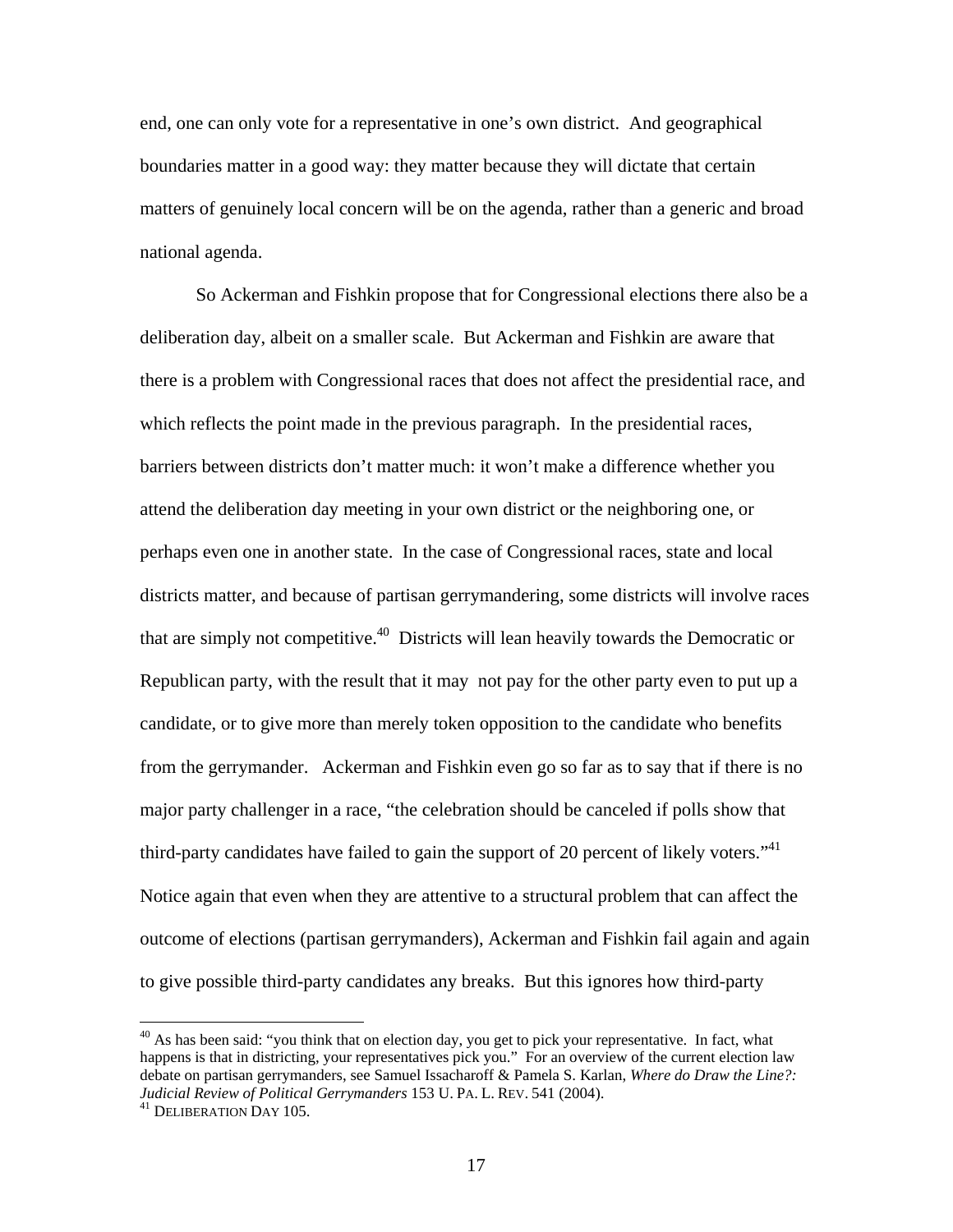candidates may benefit in a disproportionate way by being part of a deliberation day – it may give them the publicity they need to be taken seriously. If a major party fields a candidate, however token, deliberation day takes place. If a third party candidate polls fifteen percent, and is the only opponent against a major party candidate, deliberation day is cancelled. $42$ 

Suppose, however, that there is a race between congressional candidates of the two major parties, in a district that has been gerrymandered along political lines, that is, where one candidate enjoys a huge advantage because the district has been designed to hold candidates from his or her own party.<sup>43</sup> Now there may be a problem not only with who the citizens are exposed to, both in their small groups and in the citizens' assemblies, but with the composition of the citizens themselves. By hypothesis, we have assumed we are in a gerrymandered district, which means that most of the people attending deliberation day will be of the same party and more generally of the same ideological disposition. We now have the conditions set for what Cass Sunstein has famously called "group polarization."44 By being exposed to people who share opinions and who know facts that support one side of the debate (and who do not know the facts that may support the other side) groups that deliberate together, Sunstein suggests, will tend toward the extremes of their positions. Right-wing groups that deliberate together will become more right-wing; ditto with left-wing groups. The point is that the structure of elections on the Congressional level creates the circumstances for deliberation not to be open, but to have

1

 $42$  In some states, this also may make a difference in whether third parties get on the ballot in subsequent elections.

<sup>&</sup>lt;sup>43</sup> Note that there will be districts that are "packed" with all members of the party either because the majority party wants to have a safe margin of victory in that district, or because they are trying to put all of the other party's voters in a single district (to reduce their chances of winning other districts).

<sup>44</sup> *See* Cass Sunstein, *Deliberative Trouble? Why Groups Go To Extremes* 110 YALE L.J. 71 (2000) and Cass Sunstein, *The Law of Group Polarization* in DEBATING DELIBERATIVE DEMOCRACY 80 (James S. Fishkin & Peter Laslett, eds. 2003).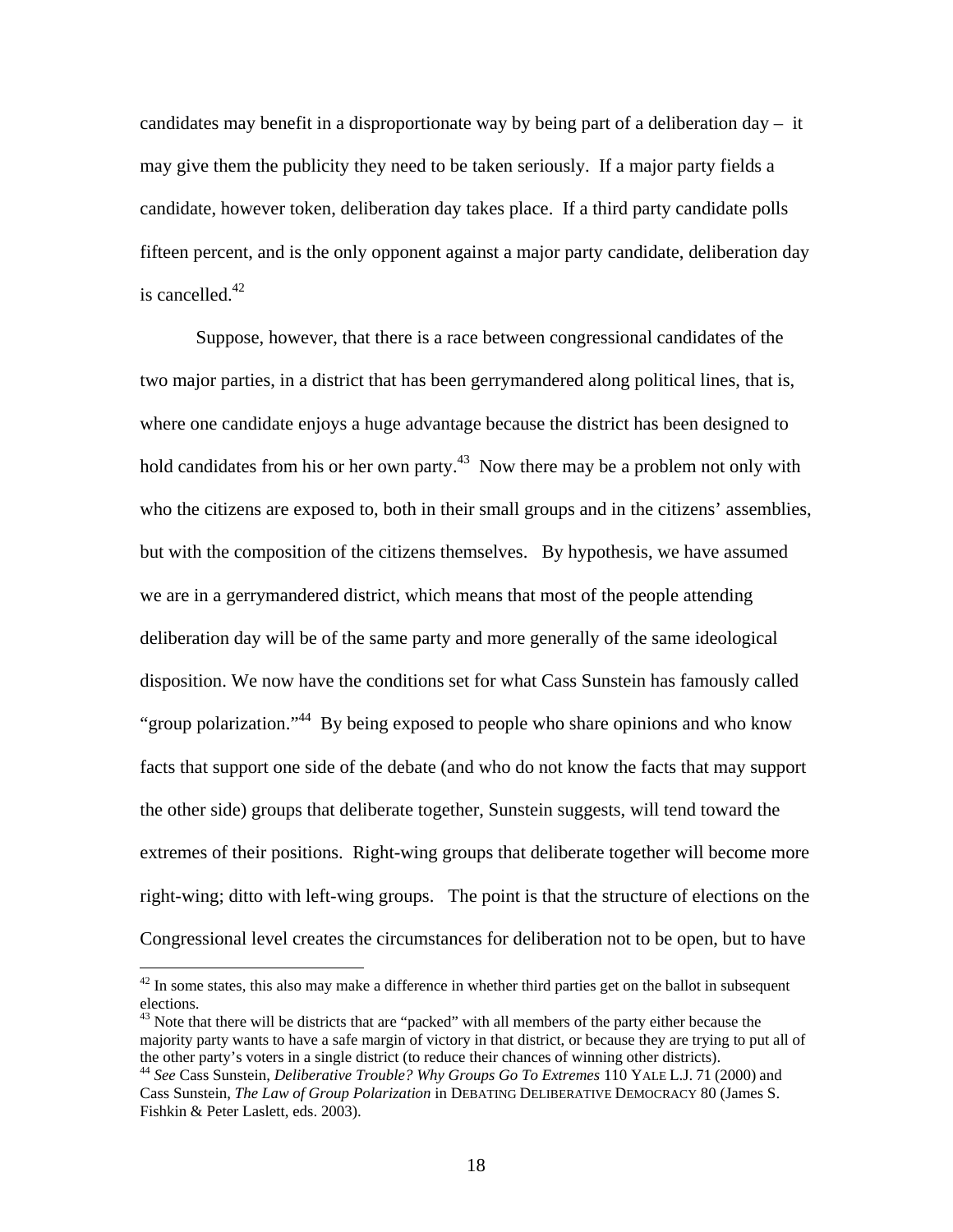it tend towards ever more close-mindedness and strident opinions. Sunstein and some of his co-authors have confirmed this hypothesis in experiments designed to mimic initially polarized debating. True to the hypothesis, deliberators who were already leaning in a similar way (as citizens in partisan districts are) became more extreme in their original positions.45

Ackerman and Fishkin address Sunstein's worry about the pathologies of deliberation, i.e., how polarization can make deliberation a vehicle for "groupthink and issue polarization."<sup>46</sup> But there responses to Sunstein are flawed in a number of respects. First, they refer only to Sunstein's early studies on polarization among jurors. Ackerman and Fishkin are right to notice that the context of jury deliberation and deliberation day are different, but Sunstein has since replicated his findings in contexts that more resemble what deliberation day would look like.<sup> $47$ </sup> Second, and more importantly, they respond to Sunstein only in the case of presidential deliberation day, and not on congressional deliberation day. But for reasons I explored above, geographical boundaries are much more salient when it comes to Congressional races, and the conditions in some congressional races will exactly mimic those conditions in which Sunstein finds an increasing polarization of voters. Third, even if deliberators on deliberation day do not have to reach a conclusion or take a side on an issue, polarization may still affect what issues get discussed in the first place, and what sorts of things candidates should care about. This will create pressure towards polarization, even if it is not convergence on a single answer or position. Last, Ackerman and Fishkin say that issue polarization and

<u>.</u>

<sup>45</sup> David Schkade, Cass R. Sunstein & Reid Hastie, *What Happened on Deliberation Day?* (June 21, 2006) (unpublished manuscript) *available at* http://papers.ssrn.com/sol3/papers.cfm?abstract\_id=911646. 46 DELIBERATION DAY 61-5. 47 *See* Schakade, Sunstein & Hastie, *supra* note 43.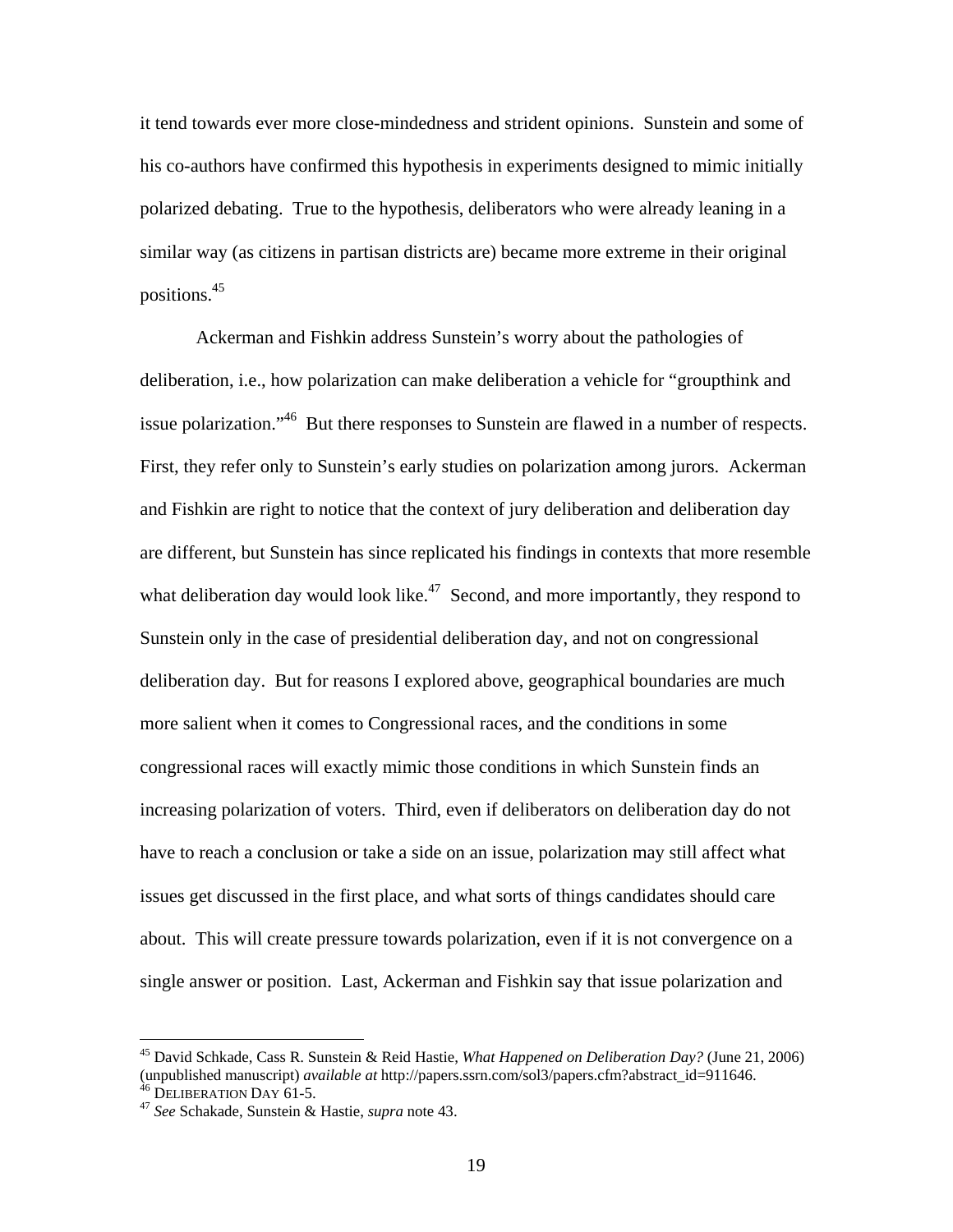groupthink will be minimized when deliberators shift from their small groups to the large assembly and back again. But this would be true more of the presidential debates, where we can expect people from all over and who will not have been pre-selected for their ideological leanings. This is not the case, as we have seen, when we consider partisan districts. And indeed, the shift from large groups (where the minority party candidate will at least have a voice) back to small groups (where it is only citizens who will be primarily from the majority party, by hypothesis) may work to counteract dissent, by snuffing it out when the citizens return to their small groups.

To be fair, Ackerman and Fishkin are aware of the problem of partisan gerrymandering, and they recommend, in an aside, "relying on a nonpartisan commission to draw district lines."<sup>48</sup> This, however, is in reference to the problem that many races will be non-competitive, and deliberation day may have to be canceled when there is no major party candidate and the third party candidate does not poll more than twenty percent. My claim above has been that there is a problem in a gerrymandered district, and not simply because of lack of competition. This is a problem with the candidates. There may also be a problem, though, with the composition of the group of citizens who deliberate, even when there are two major party candidates running. The point once more is a structural one. If we are to have robust deliberation, the composition of the group deliberating should be a certain way, and the structure of American law gives us good reason, in the context of Congressional races at least, that the conditions for robust deliberation will not be present. Indeed, deliberation might even be counterproductive: resulting in people to shift to even more extreme positions, based on the limited information and the group pressures they confront on deliberation day. It suggests,

<sup>&</sup>lt;sup>48</sup> DELIBERATION DAY 105.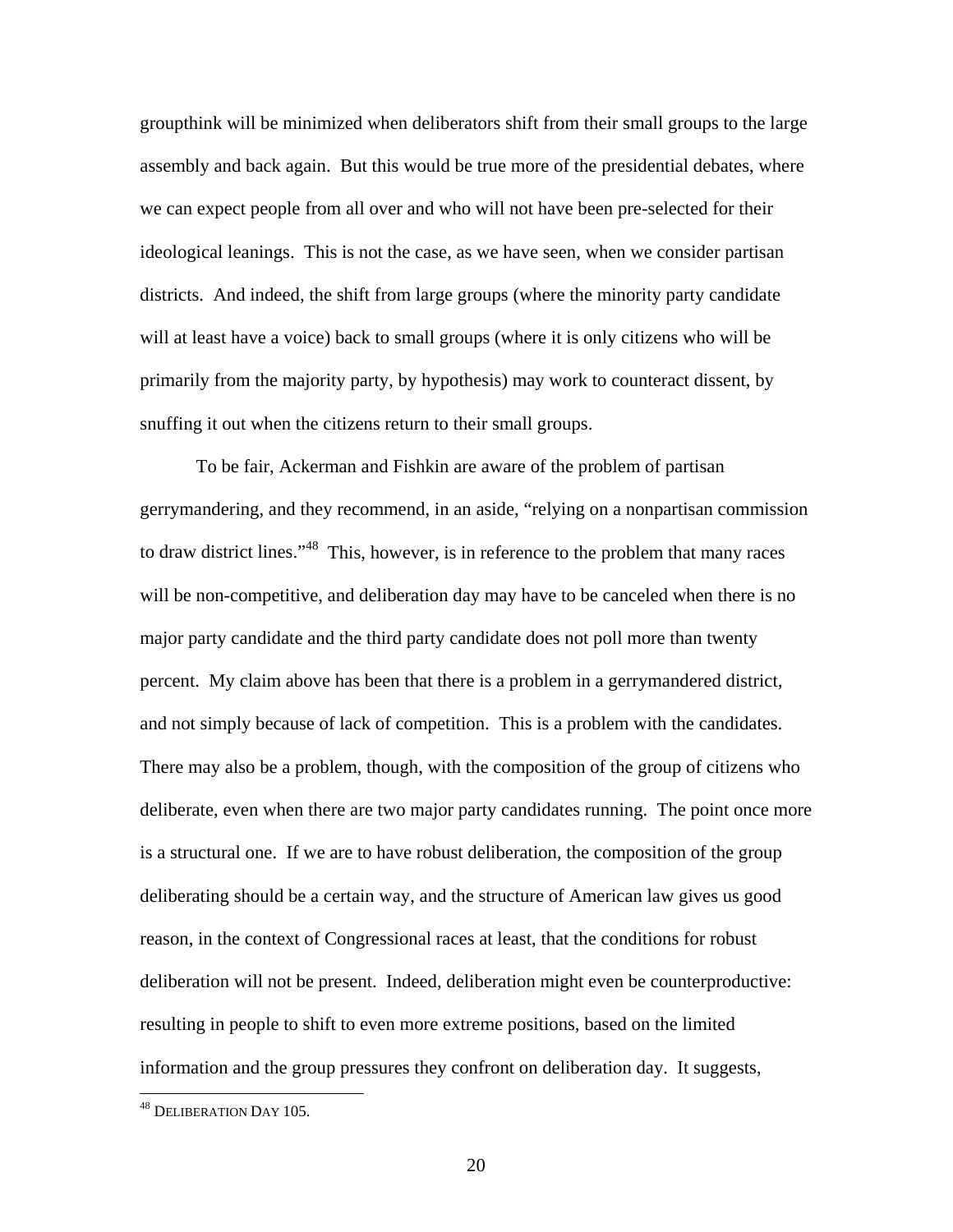indeed, that Ackerman and Fishkin's optimism about the effects of deliberation is misguided. Ackerman and Fishkin write that, "if deliberation day succeeded, everything else would change: the candidates, the media, the activists, the interests groups  $\ldots$ <sup>49</sup> However, if deliberation occurs in a context where citizens become more extreme – such as in a successfully gerrymandered district – everything would *not* change, and polarization could become worse. All of this suggests that if we do not attend to structural problems *first* and work from the top down, rather than expect deliberation to effect changes from the bottom up, deliberation will simply not have the benefits Ackerman and Fishkin promise.<sup>50</sup> In other words, there will be a trade-off between immediate deliberation, and *better* deliberation.<sup>51</sup>

#### IV: Race and Representation

In the previous two sections, I looked at whether the structure of election law might not work against better deliberation, rather than for it. In part I, I considered that the proposal by Ackerman and Fishkin might further entrench the two parties, by giving an advantage to them because of their pre-existing institutional advantages. The result would be that third parties, which already struggle in presidential elections, would be locked out of deliberation day. In part II, I suggested that the pattern of districting in America meant that deliberation among citizens in gerrymandered districts might lead to

<sup>&</sup>lt;sup>49</sup> DELIBERATION DAY 3.

 $50$  The Supreme Court has so far avoided deciding that partisan gerrymandering is unconstitutional. For a comprehensive statement of the Court's refusal to intervene, see the majority opinion (authored by Antonin Scalia) in Vieth v. Jubelirer 124 S.Ct. 1769 (2004).

<sup>&</sup>lt;sup>51</sup> Why would we favor immediate, poorer deliberation over later deliberation? Perhaps we felt that deliberation (even bad deliberation) had a legitimating function, as opposed to merely being a device to produce better decisions. This would make no deliberation worse than even polarized deliberation.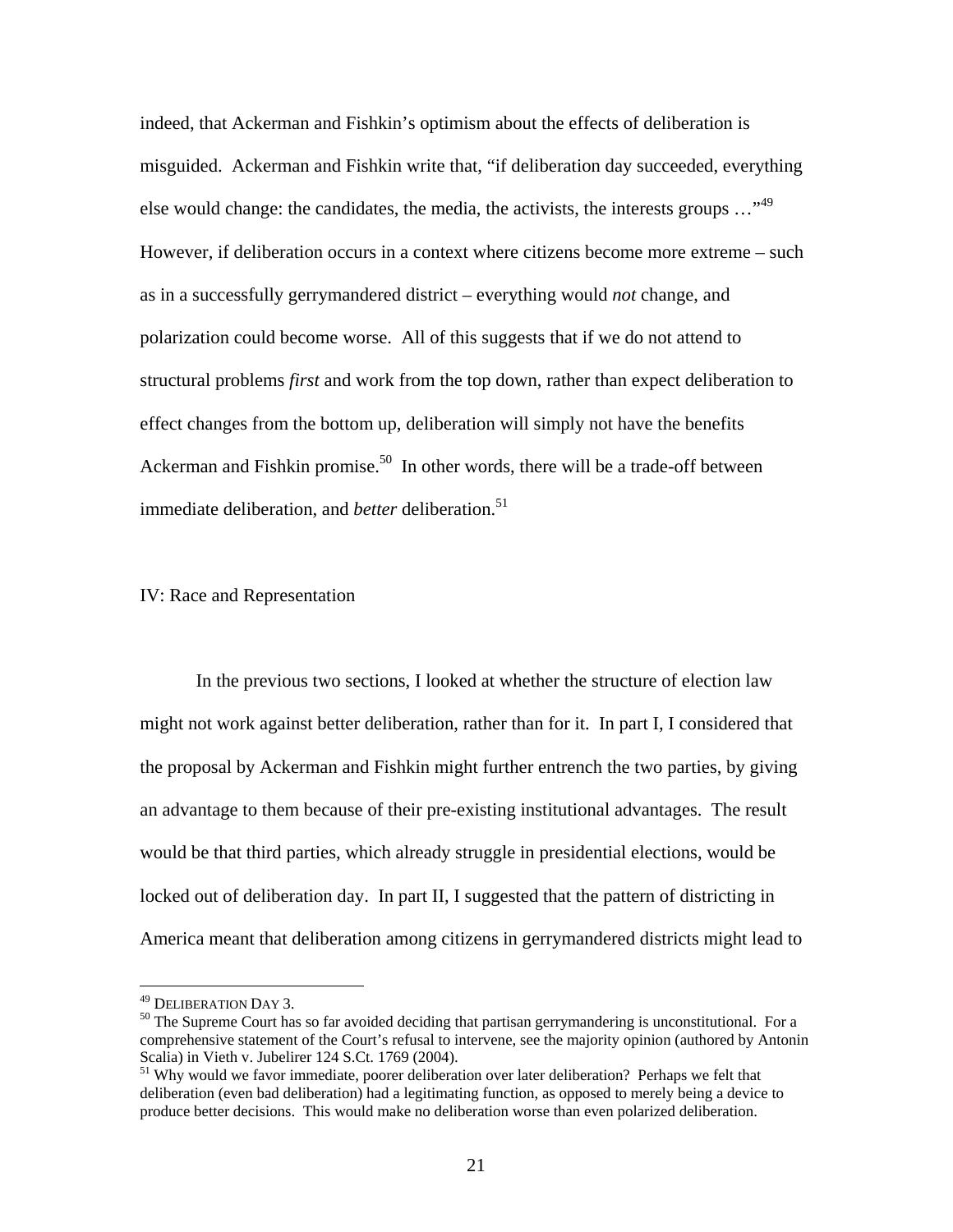what Cass Sunstein has called "group polarization." Ackerman and Fishkin, admittedly, do recognize the problem of partisan gerrymandering in the abstract, and make recommendations about what to do about it. But the point is one of priority. Should we go ahead and have citizens start deliberating, or should we first look at the structures of American election law that might limit deliberation, or cause the deliberation to be less than ideal?

In this Part, I take up a concern which is in a way orthogonal to the discussion of the previous two sections. In the previous two sections, I took for granted that having better citizen deliberation was desirable. The question was only, does Ackerman and Fishkin's proposal seem likely to make deliberation better, given the structure of election law, or to make it worse? Now, in this Part, I want to consider the different question of whether more citizen deliberation is always better. What do I mean by this question? I mean, in the first instance, that there may be some goals that we would want to promote that more deliberation would hinder. In this case, we would not want to maximize citizen deliberation, but to restrict it. Indeed, as I go on to suggest in this Part, there may be a trade-off in terms of *levels* of deliberation.<sup>52</sup> Limiting deliberation at one level may lead to the election of a representative who at another level (at the level of legislative debate, say) might make for better deliberation. Again, in thinking about this problem, I take my example from the structure of American election law; in this case, it involves the question of ensuring minority representation. Here, I want to propose, we do not merely have a potential question about whether deliberation as a value should trump other values, but a

<sup>&</sup>lt;sup>52</sup> In Parts I and II, by contrast, the question was about trade-offs between kinds of deliberation: two party or multiparty? Polarized or not?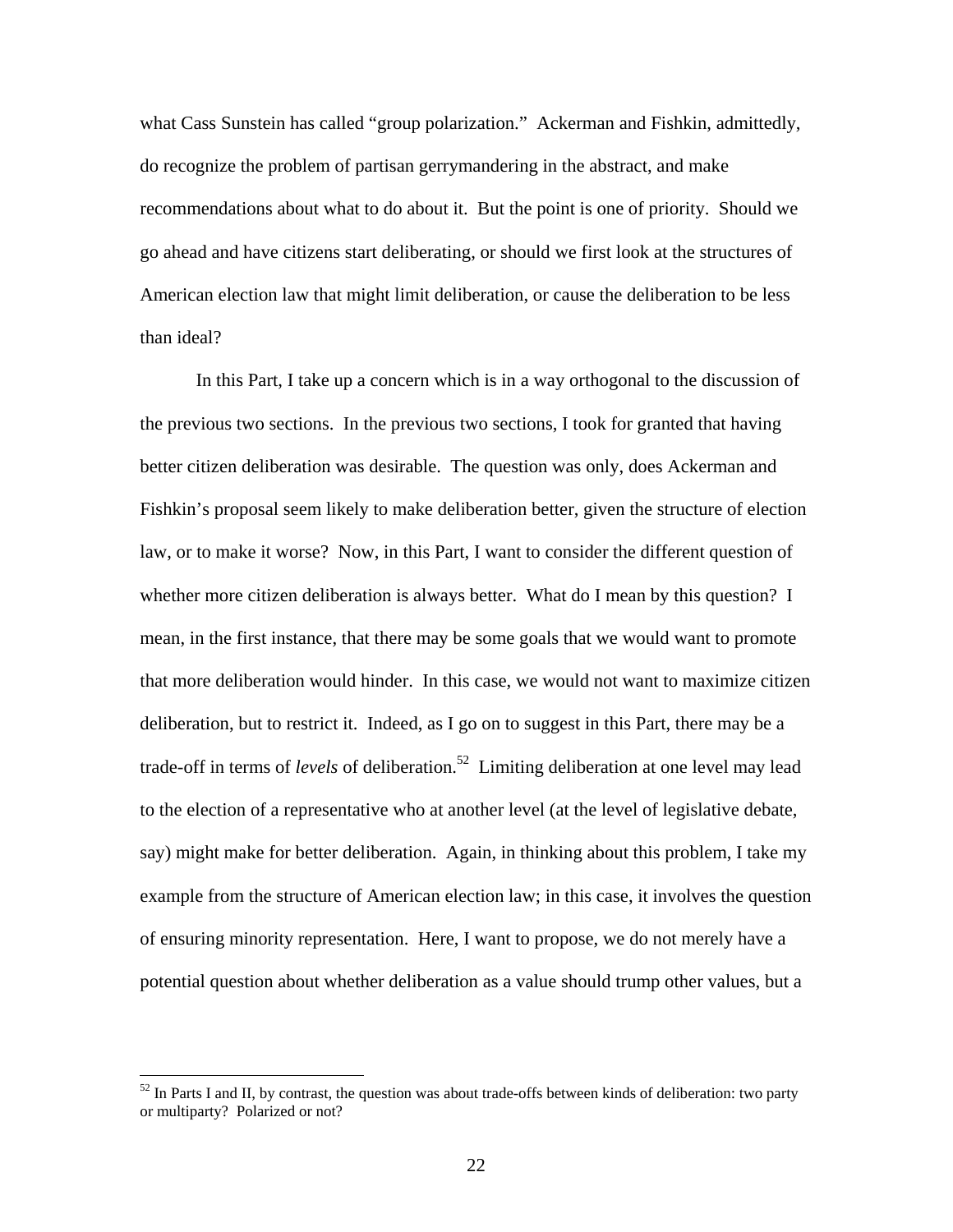question about whether deliberation at another, higher level, should be preferred over better citizen deliberation.

At least since the Voting Rights Act was passed in 1964, there has been a concern to elect more minority representatives, and this has been done by drawing districts that are majority minority – sometimes referred to as "safe" minority districts.<sup>53</sup> At one angle, this is simply a matter of rectifying a past wrong: districts had been historically drawn to *deprive* blacks of the ability to elect a candidate of their choice. On this understanding of the need for majority minority districts, the point of drawing districts favorable to black candidates, would, in principle, become otiose once it was felt that the past wrong was completely, or nearly completely rectified. But we might consider another justification for race-conscious districting, apart from the desire to right past wrongs, and give blacks an electoral voice where they have previously been deprived of one. We might think that having a diversity of voices at the legislative level is a good thing in itself, and so electing minority candidates would be good for *this* reason. This justification of race-conscious districting can be found in the Supreme Court's recent affirmation action cases, for instance.<sup>54</sup> It is better that students be exposed to diverse viewpoints and positions, and this goal can be served in part by instituting affirmative action policies. We can imagine a similar claim on the level of race-conscious districting. And, what is more, it is not too hard to see this argument being made in terms of increasing the *quality* of diversity at the legislative level: the more diverse the debating body, the better the quality of debate.

 $53$  For a history of the Voting Rights Act and its aftermath, see ABIGAIL THERNSTROM, WHOSE VOTES COUNT? (1987). 54 *See* Grutter v. Bollinger, 549 U.S. 479 (2003) (holding that diversity might be considered as essential to a

university's educational mission).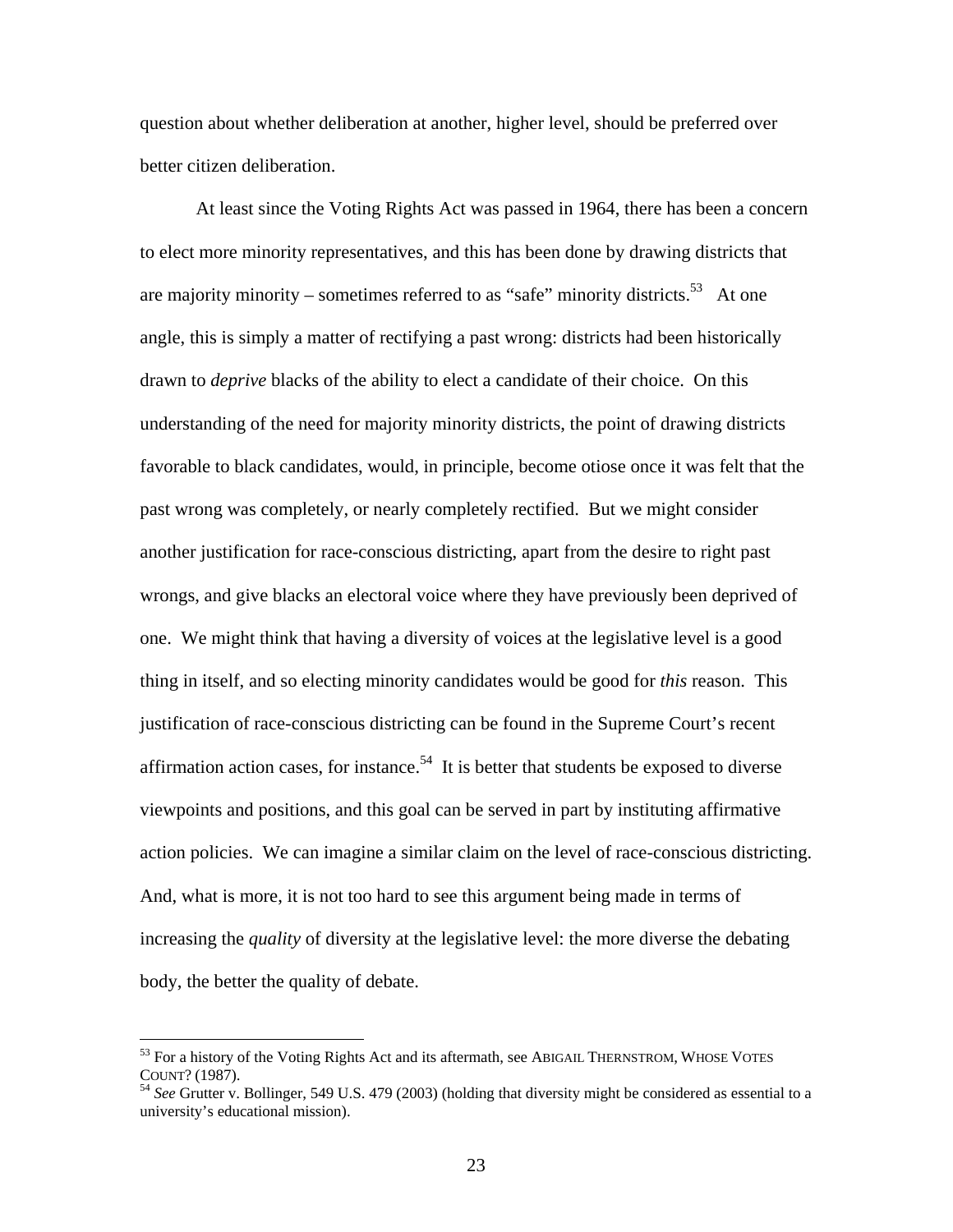Bracket, for the moment, the precise merits of this argument for majority minority, or "safe" districts; one does not have to be persuaded of it to see that it might have some claim to our assent, and more importantly, to how we think about elections. What we should notice at this point is that should we agree that increasing the quality of deliberation at the legislative level (and we think increasing minority representation would contribute to this goal), then we might have to achieve this through *limiting* debate at the citizen level, or at least potentially diminishing its quality. Better deliberation on one level may mean worse deliberation on another level. But now what we have is a tension between levels of deliberation: what might lead to better deliberation at one level (the representative level) might only be achieved by making deliberation worse at another level (the level of citizens). Importantly, the trade-off is not between deliberation and some other value (national security) but about a tension between two levels at which deliberation should occur. What level should we prefer?

To make this more problem concrete, consider the Supreme Court's pivotal decision on race districting, *Georgia v. Ashcroft*. 55 At issue in that case was Georgia's compliance with the Voting Rights Act, which as interpreted by the Court, required that certain "covered" (i.e., covered by the Voting Rights Act) states not "retrogress" when it came to minority representation, when they are proposing a change in the districting plan of a state. The issue, in the case, was what retrogression really meant. Did it mean that the number of minority representatives in Georgia had to stay the same under the new districting plan? Or could a new districting plan allow for minority representation in other ways, such as through the creation of districts where black voters might have the potential to shift an electoral outcome, rather than control it (so-called "influence"

<sup>55</sup> Georgia v. Ashcroft 539 U.S. 461 (2003).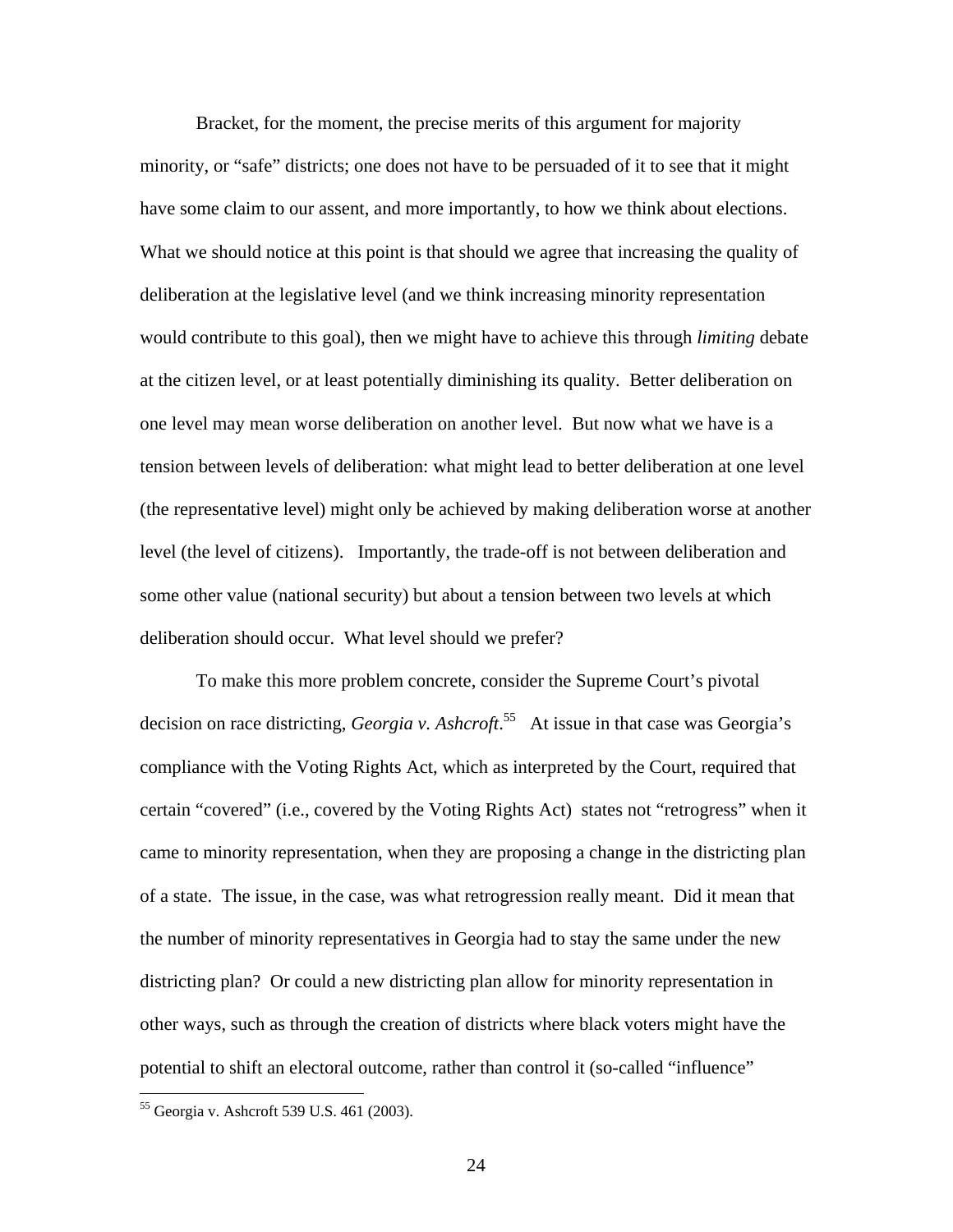districts)? The decision of the Court, in an opinion written by Justice Sandra Day O'Connor, ruled that Georgia's plan, although it did not necessarily keep the same number of districts that were certain to elect black candidates, it was permissible. Why? It was OK, she said, if a state wanted to try a districting plan that would try to preserve minority representation by creating "coalition" or "influence" districts, as opposed to maintaining districts which guaranteed that black candidates were elected. Citing Hannah Pitkin, she argued that "descriptive" representation was not the only kind of representation we should try to secure; we should also treat favorably plans that would help "substantive representation as well."<sup>56</sup> The strategy evinced by the Georgia plan, O'Connor wrote, "has the potential to increase 'substantive representation' in more districts, by creating coalitions of voters who will together help to achieve the electoral aspirations of the minority group."<sup>57</sup>

 Note the language of Justice O'Connor's opinions: one point in favor of the Georgia plan is that enables coalitions of voters to work together to endorse a shared candidate. From this language, we might be able to see her opinion as one which Ackerman and Fishkin would approve of. By creating "influence" districts, where black voters may influence the vote, but not determine it, citizens will be forced to deliberate with one another, to create coalitions across racial lines in order to elect a candidate that will represent both of their sets of interests.<sup>58</sup> Citizen deliberation, on this plan, we can surmise, would be increased. But the tradeoff to this is that a candidate might be elected who did not adequately represent minority interests. The result of having to bargain and

<sup>&</sup>lt;sup>56</sup> *Id*. at PIN.<br><sup>57</sup> *Id*. at PIN.<br><sup>58</sup> In the words of another opinion, diverse groups would have to "pull, haul, and trade to find common political ground." Johnson v. De Grandy, 512 U.S. 997, 1020 (1994).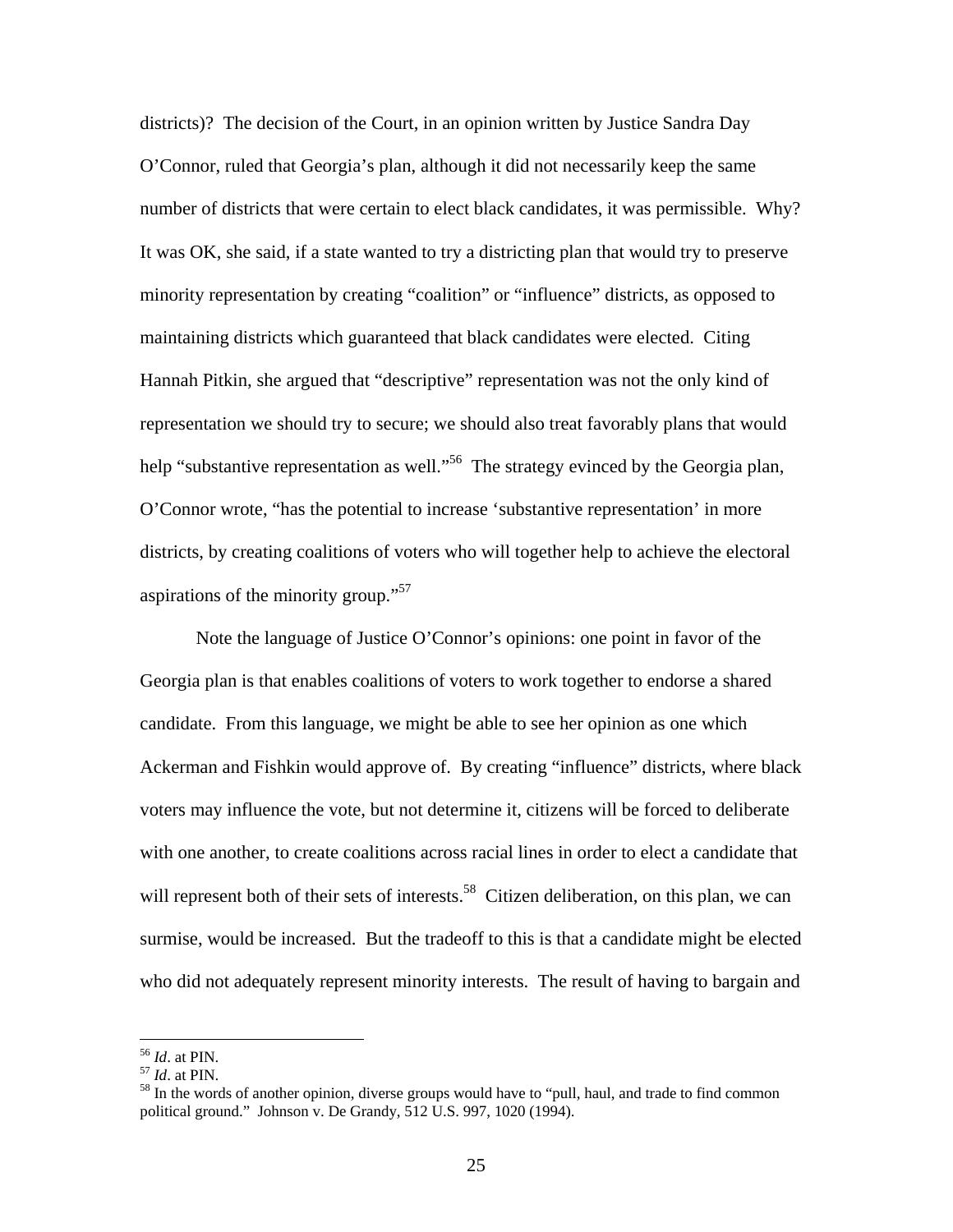deliberate with other citizens might mean that the minority preferred candidate might lose (as O'Connor acknowledges<sup>59</sup>). This might mean that minority interests are not fully represented at the Congressional level. It might also meant that deliberation at the Congressional level might well be poorer: a candidate who represents a coalition of interests may have less of a defined viewpoint than a candidate who is elected from a majority minority district, and who has the freedom, perhaps, to take positions that would not otherwise be represented in Congress.

So here we have a potential tradeoff *within* the value of deliberation, as opposed to trade-offs in the kind or quality of deliberation. Which level of deliberation should we prefer? Should we limit some citizen deliberation – such as the coalition building that might result from the creation of influence districts – in order to make possible better and more diverse deliberation at another level? To be sure, much of the above argument depends on premises that are controversial, e.g., that coalitions could not recognize that minority candidates might be a good thing, and that representatives from safe minority districts will necessarily bring a diverse viewpoint from Congress. But the point is larger than the particular example. The point is the structural one about levels of deliberation, which we have to consider so long as we are not merely talking about *direct* democracy, but about *representative* democracy.<sup>60</sup> Once we have another level, we inevitably have to consider the relationship between the two levels, and this problem will emerge in many different contexts. Indeed, we might have even considered the question in terms of partisan gerrymandered districts. Is it better to have voters become more extreme, so that those candidates with more extreme viewpoints will be elected to Congress? I did not

<sup>59</sup> Georgia v. Ashcroft at PIN.

<sup>60</sup> On the relation of direct and representative democracy, see Michael Neblo, *Thinking Through Democracy* 3 ACTA POLITICA 10-11 (2005).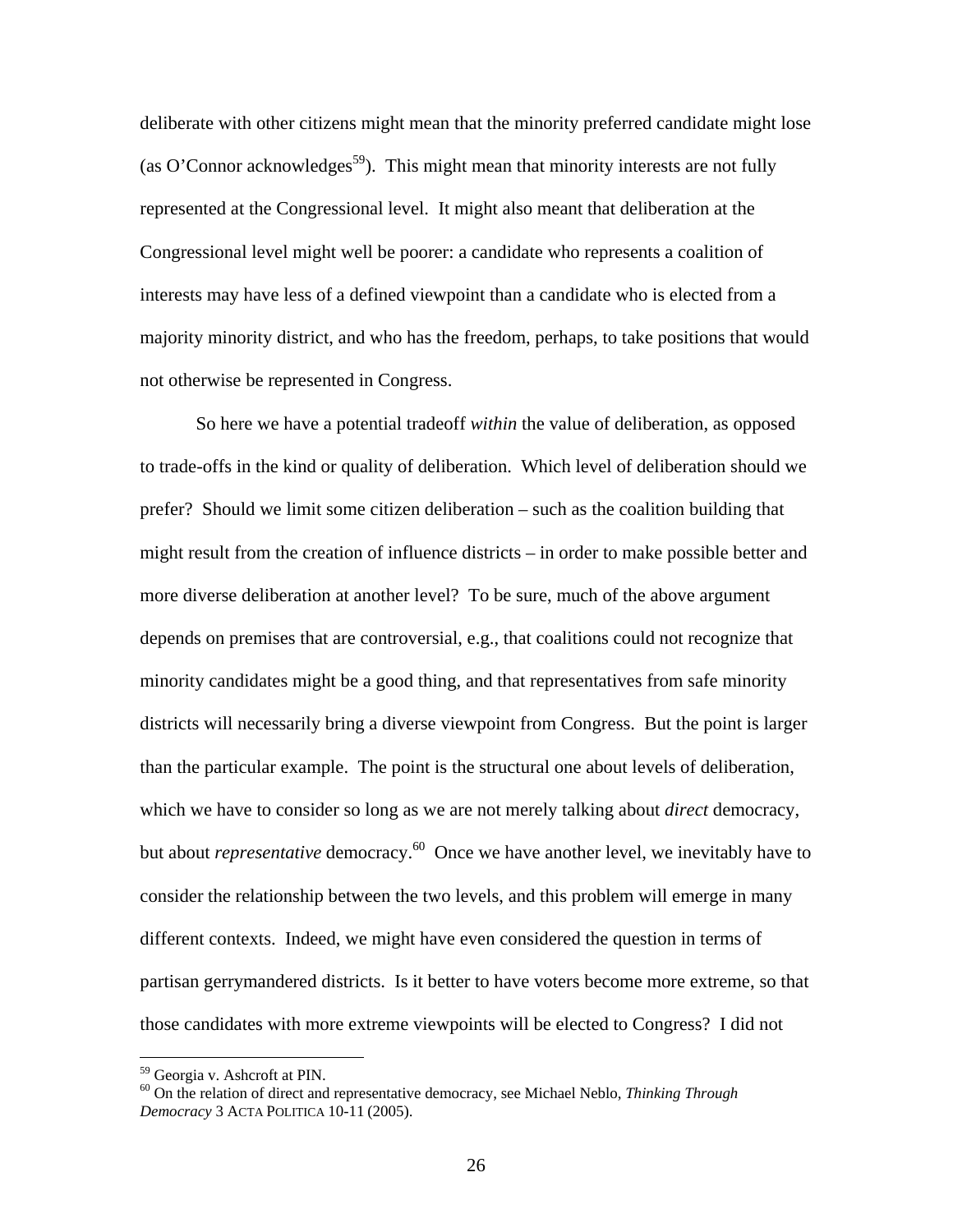consider this issue in the context of partisan gerrymandered districts, because I assumed (perhaps mistakenly) that an excess of partisanship in representative deliberations might be a vice, where with minority districts, it is an open question whether we might want to increase the number of blacks and Latinos in Congress, not merely for the sake of remedying past exclusion, but for the sake of deliberation that takes the interests of many different sorts of constituents into account.

## V. Conclusion

 $\overline{a}$ 

In closing, I want to put my criticisms of Ackerman and Fishkin's proposal in some context, to make clear the aim of those criticisms, and their limits. I have four points to make. First, my criticisms are surely not made in the spirit of undermining the whole idea of deliberation day. Indeed, I think something *like* deliberation day is very promising and my criticisms could be read in a way to suggest emendations to Ackerman and Fishkin's idea. For third parties, I offered that they (third parties) might be able to supply some of the issues that the deliberators on deliberation day undertake to discuss, even if the third party candidate does not poll the required 15 percent. More deeply, I wondered whether third party candidates might be invited to the debate, even if they have not reached 15 percent in the polls. This might serve the interests of deliberation by exposing the deliberators to more points of view. $61$  With partisan gerrymandering, Ackerman and Fishkin agree that this problem needs to be addressed; my only emendation to their proposal was that failure to address this problem *first* might result in

<sup>&</sup>lt;sup>61</sup> In fact, I would favor inviting the third party candidate to the debate, even if the other parts of deliberation day were kept the same.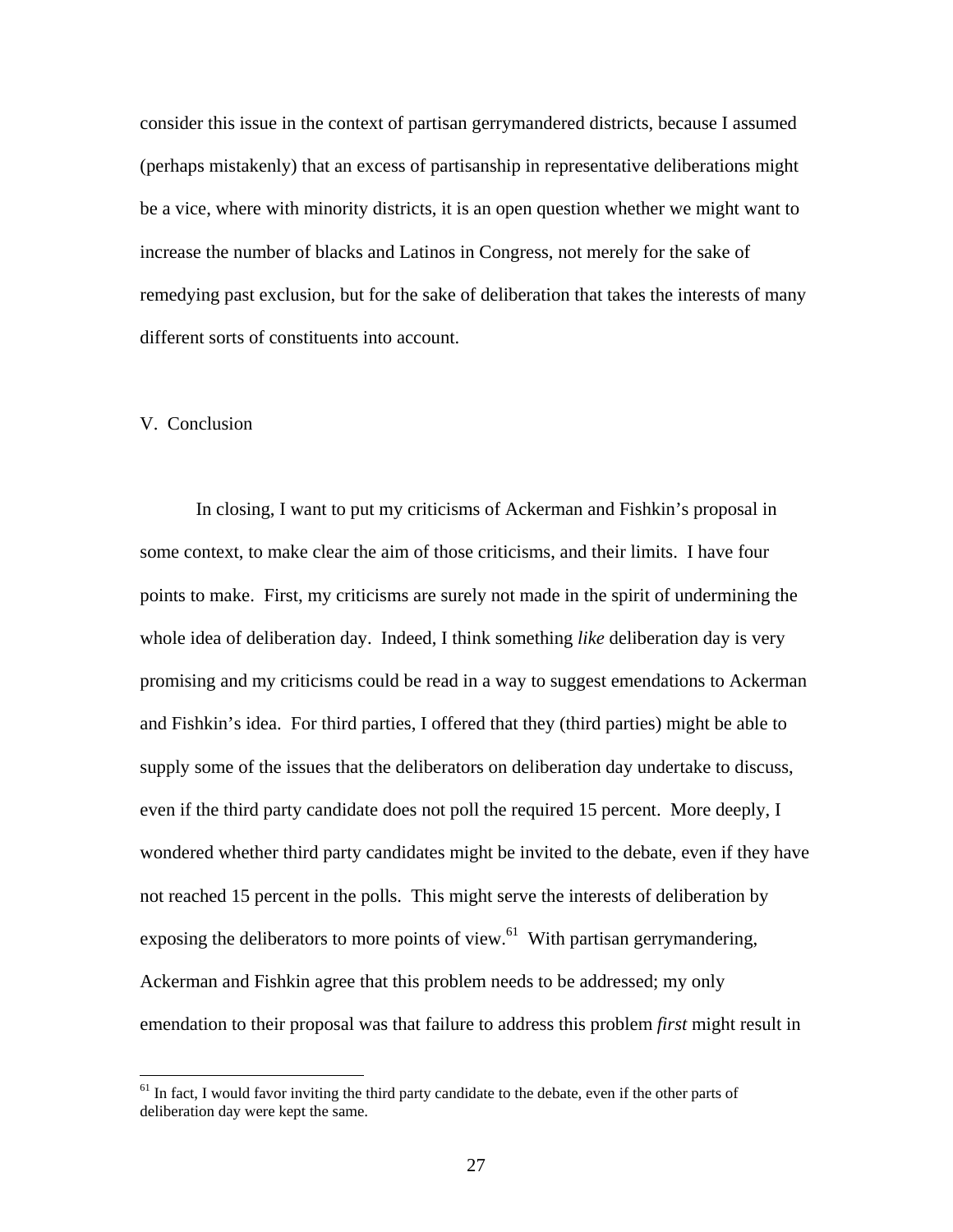deliberation being less productive and more skewed than it otherwise might be. So far from a deep disagreement between me and Ackerman and Fishkin, this is a comparatively minor family squabble about priorities. As for the problem of race and elections, this is a deep one, and it is no fault of deliberation day that it does not solve it. Perhaps one simply has to make a choice between robust citizen deliberation and diversity of representation. Or perhaps one could find a solution that would be able to reconcile these two levels of deliberation. All of this is to say that none of the three major points above are addressed globally, at the very idea of a deliberation day. These points, instead, are meant to show that if deliberation day does not recognize and address the structure of American election law, its aims and its purposes might be frustrated. And this is an argument that is done in the spirit of those aims and purposes.

 Of course, Ackerman and Fishkin may disagree with the direction these proposals could take us. This takes me to the second point I want to emphasize. Ackerman and Fishkin may feel that it is better to have deep and robust two party debates, because offering voters two clearly defined choices is better than having a cacophony of many voices in a discussion. They might prefer even polarized discussion on Congress day to no debate at all. And they might reject the idea that it is better to limit citizen debate in order to have more diverse debate at the level of representatives. All of these options are perfectly defensible. The point that my paper suggests is that they need a defense, because there are other options available. When Ackerman and Fishkin make a proposal that opts for one of these conceptions of debate, they are pushing other options off the table. In the words of my title: they are opting for one horn of several dilemmas that exist between kinds and levels of deliberation. In the same way, the present structure of

28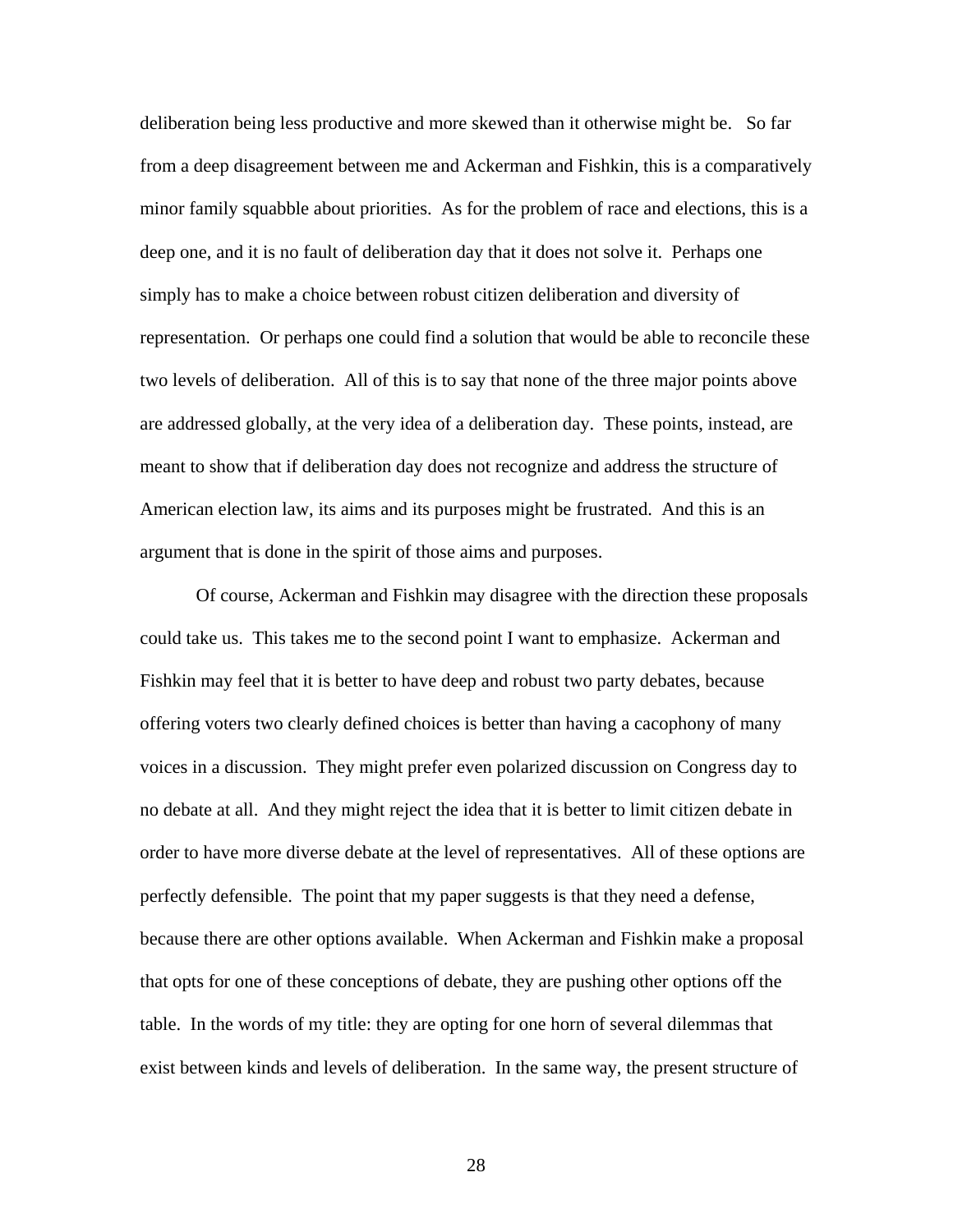American election law makes trade-offs, by entrenching two party candidates, by allowing partisan gerrymanders, and constructing minority "safe" districts. This system is again defensible, but it needs a defense, in terms of the two party system, in terms of the good of diverse debate, etc. I have intimated throughout this paper that perhaps a defense of the system can be made in terms of a certain ideal of deliberation.<sup>62</sup> But, as I have also stressed, that ideal of deliberation is not the only one out there.

My third clarification may already be implicit in what I have said, but it is important to bring out. Recently, there have been many critics of the good of deliberation itself. It is hopelessly misguided, it is argued, to think that deliberation between citizens can ever really be productive. For example, in a recent book, Fernando Teson and Guido Pincione argue that "political deliberation does not serve cognitive goals, and it often drives us further from the truth."<sup>63</sup> I do not share the pessimism of these authors. Or rather, I do not share their pessimism about the *possibilities* of democratic deliberation. Ackerman and Fishkin make a powerful case that our current state of deliberation is very poor; but this does not mean that it cannot change. The problem, Ackerman and Fishkin claim, is one of how politics is currently organized, and not about the intrinsic possibilities or limitations of deliberative rationality. Politics is not currently organized around rational persuasion, but rather around sound bites. By proposing deliberation day, Ackerman and Fishkin aim to make giving arguments the center of campaigns: it puts a premium on articulating positions that will stand the test of questioning and discussion. Again, my argument in this paper can be seen in the service of this larger

<u>.</u>

 $62$  At least, this is the suggestion. Perhaps American election law should not be directed towards any one ideal, but rather it may instantiate a number of conflicting ideals: free expression, equality, association, etc.  $^{63}$  Guido Pincione & Fernando R. Tesón, Rational Choice and Democratic Deliberation viii (2006).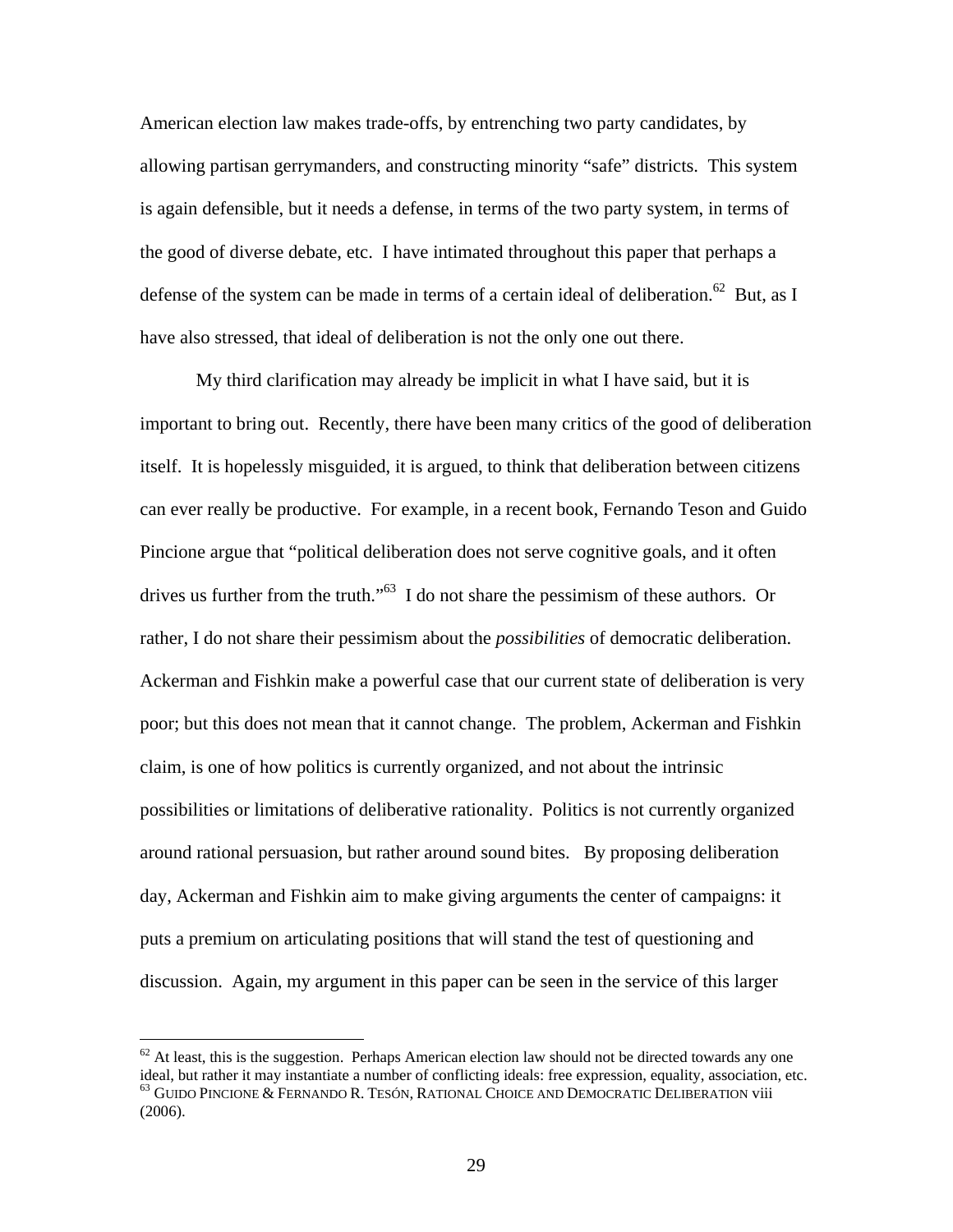project. My claim has been that if we do not recognize certain existing structural impediments to better deliberation, or trade-offs we might be forced to make between kinds of deliberation, we might end up increasing rather than reducing certain pathologies of deliberation. The barriers to effective deliberation are deep, a fact no one need deny. The appeal of Ackerman and Fishkin's project is that it recognizes the extent we may have to go to remove those barriers. My essay has merely pointed to a few additional barriers we will need to overcome.

But how to overcome those barriers? Here I reach my final point of clarification, and it may represent a real point of difference between my approach and the approach that Ackerman and Fishkin take. As I have stated repeatedly throughout my paper, Ackerman and Fishkin have a faith that if we unleash citizen deliberation, then reform will emerge, from the bottom up. They say, as I have quoted them, "if Deliberation Day" succeed, everything else would change: the candidates, the media, the activists, the interests groups, the spin doctors ...."<sup>64</sup> The idea is not outlandish, even if it is a little optimistic. If there were a deliberation day, many incentives would change. But it is wrong to think that citizen deliberation, by itself, can make these changes. Indeed, if the electoral structures I have pointed to are not changed first, then deliberation may well be counterproductive. It will not be as wide-ranging as we might have hoped, with the result that the two major parities become more entrenched, and debate as result will become more impoverished (at best) or polarized (at worst). So in many cases we will have to start from the top down. And this is where I return to my major theme, which is that deliberative democratic theory will need to pay attention to election law, if its proposals are to be realistic and effective. For it is precisely election law and at the limit the

<sup>&</sup>lt;sup>64</sup> DELIBERATION DAY 3.